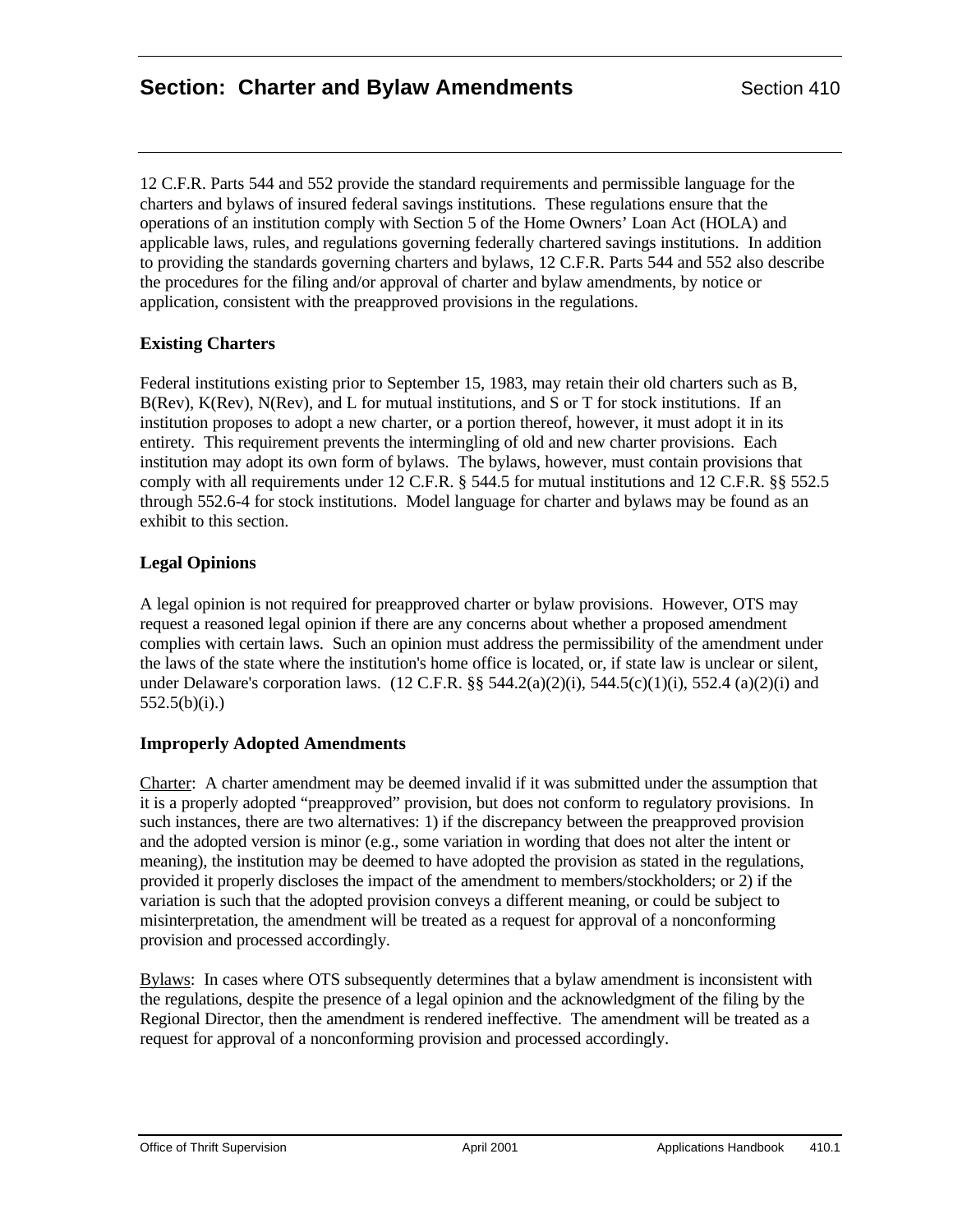## **Indemnification Provisions**

Current OTS policy is to deny indemnification provisions that are broader than those provided by 12 C.F.R. § 545.121. Specific indemnification provisions may be included in bylaws, but indemnification provisions are not permitted in charters. Approval of an indemnification provision for an institution's bylaws may be granted under delegated authority if the provision is a verbatim citation of the regulation. Except for the use of the institution's name, where appropriate, any deviation in the language of 12 C.F.R. § 545.121 requires action by OTS.

Note: The provision of 12 C.F.R.  $\S$  545.121(f), which states that an institution having a bylaw relating to indemnification shall be governed solely by that bylaw provision is, in effect, a grandfathering provision. The intent of 12 C.F.R. § 545.121(f) is to allow those institutions having indemnification provisions in effect at the time the regulation was enacted in 1978 to continue to indemnify to the extent allowed by the institution's preexisting bylaw provision.

## **Anti-takeover Provisions**

An anti-takeover provision is any amendment to the institution's bylaws, or in some cases to the charter, that renders more difficult or discourages a merger, tender offer, or proxy contest, the assumption of control by a holder of a large block of the institution's stock, or the removal of incumbent management. The Director of OTS, or her designee, will act on all anti-takeover amendments, except those preapproved in the regulations for newly converted institutions. Anti-takeover provisions that have been found acceptable by the OTS are listed in an exhibit to this section.

#### **Annual Meeting/Fiscal Closing: Bylaw Considerations**

Although only stock institutions are required to specify their fiscal year in their bylaws, a change in the fiscal year for either a mutual or stock institution may require an amendment to the annual meeting provision of the bylaws. (A change in the annual meeting provision may also require a change in the institution's fiscal year end, whether or not the institution has a fiscal closing bylaw provision.) As the time span between annual meetings may not exceed  $15-\frac{1}{2}$  months, a change in the fiscal closing date may require the institution to conduct two annual meetings within the specified time period.

#### **Publication/Notice Requirements**

As charter amendments require a vote of the members/stockholders, such a vote is usually taken at an annual or special meeting. The publication and/or notice requirements for the two types of meetings are provided in the institution's bylaws and in 12 C.F.R.  $\S$  544.5(b)(2) and (3), and 552.6(b). Notices for the two types of meetings differ in that a special notice is required to state the subject matter of the meeting.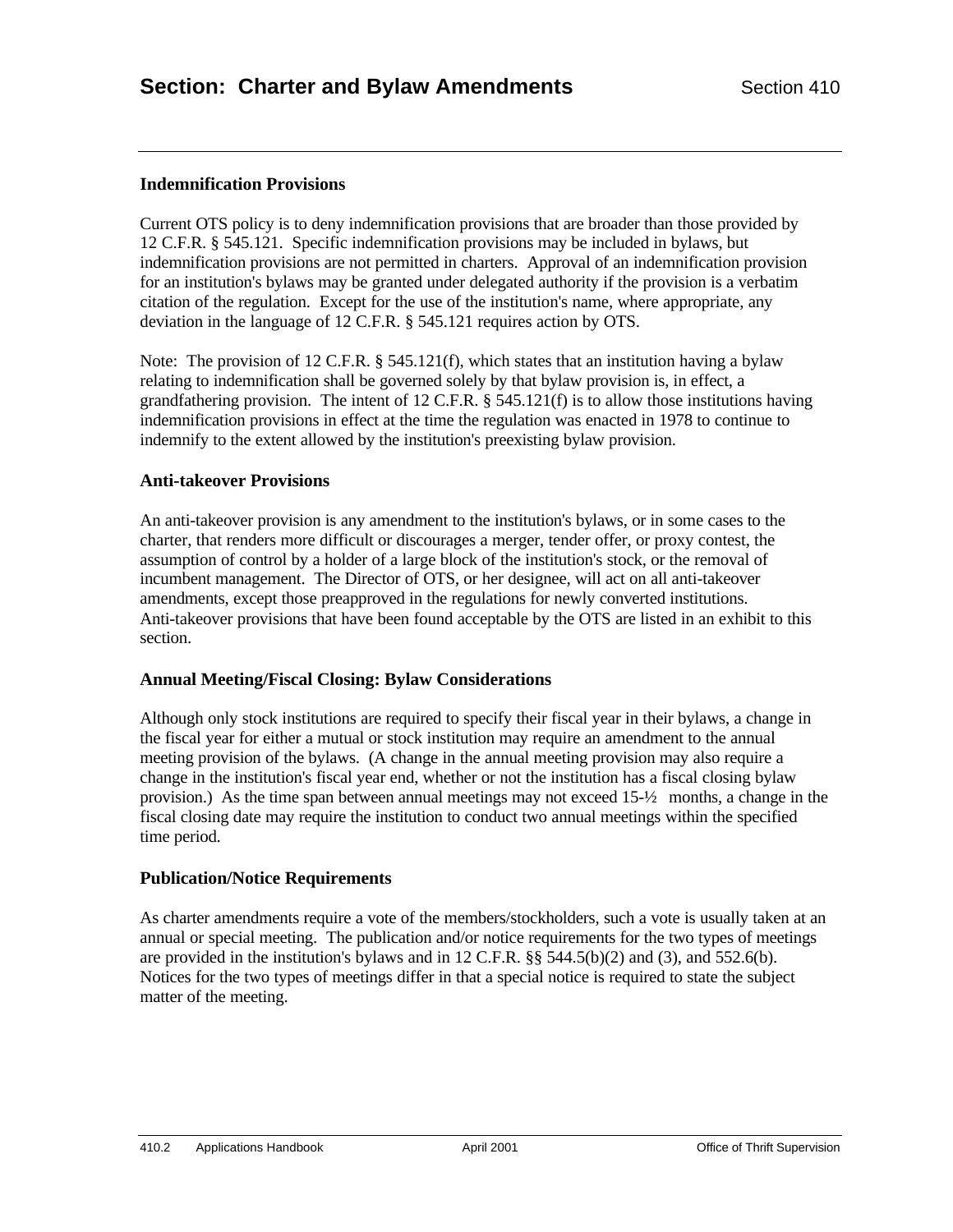# **Approval by Members or Stockholders of Charter and/or Bylaw Amendments**

#### *Mutual Institutions*

Charter amendments of a federal mutual savings institution must be submitted to and approved by the savings institution's members at a legal meeting. (12 C.F.R. § 544.1 Section 9.) Bylaw amendments of a federal mutual savings institution must be made in accordance with the savings institution's bylaws and approved by a majority vote of the authorized board of directors (trustees) OR by a vote of the members of the savings institution. (12 C.F.R. § 544.5 Section 15.)

## *Stock Institutions*

Charter amendments of a federal stock savings institution must be first submitted to and approved by the board of directors of the savings institution and approved by a majority of the total voters eligible to vote at a legal meeting of the shareholders of the savings institution. (12 C.F.R. § 552.3 Section 8.) Bylaw amendments of a federal stock savings institution must be made in accordance with the savings institution's bylaws and approved by a majority of the board of directors OR by a majority of the shareholders of the savings institution.  $(12 \text{ C.F.R. } § 552.5(a))$ 

If a savings institution seeks to change its charter or bylaws, the Regional Office must determine whether any corresponding change(s) needs to be made to the related provisions of the bylaws or charter, respectively. A determination must be made that the appropriate changes have been or will be made.

# **FILING AND PROCESSING REQUIREMENTS**

## **Information and Form Requirements**

An institution must either file a notice or an application to amend its charter and/or bylaws, depending on the nature of the amendment. The institution must file the original and two copies of each notice or application, and the appropriate processing fee, with the Regional Office of the Region in which the principal office of the institution is located. In addition to the copies filed with the Region, the applicant may also be required to file three copies with the Applications Filing Room in Washington, D.C. for those applications or notices that require concurrent processing by OTS-Washington and Regional staff. All copies are to be clearly marked as to the type of filing and should contain all exhibits and other pertinent documents. Specific filing requirements are set forth below.

#### *Charter Amendments*

## *Application Filing*

If the proposed charter amendment would render more difficult or discourage a merger, proxy contest, tender offer (applicable to a stock institution), the assumption of control by a mutual accountholder of the institution (applicable to a mutual institution), the assumption of control by a holder of a block of the institution's stock (applicable to a stock institution), remove incumbent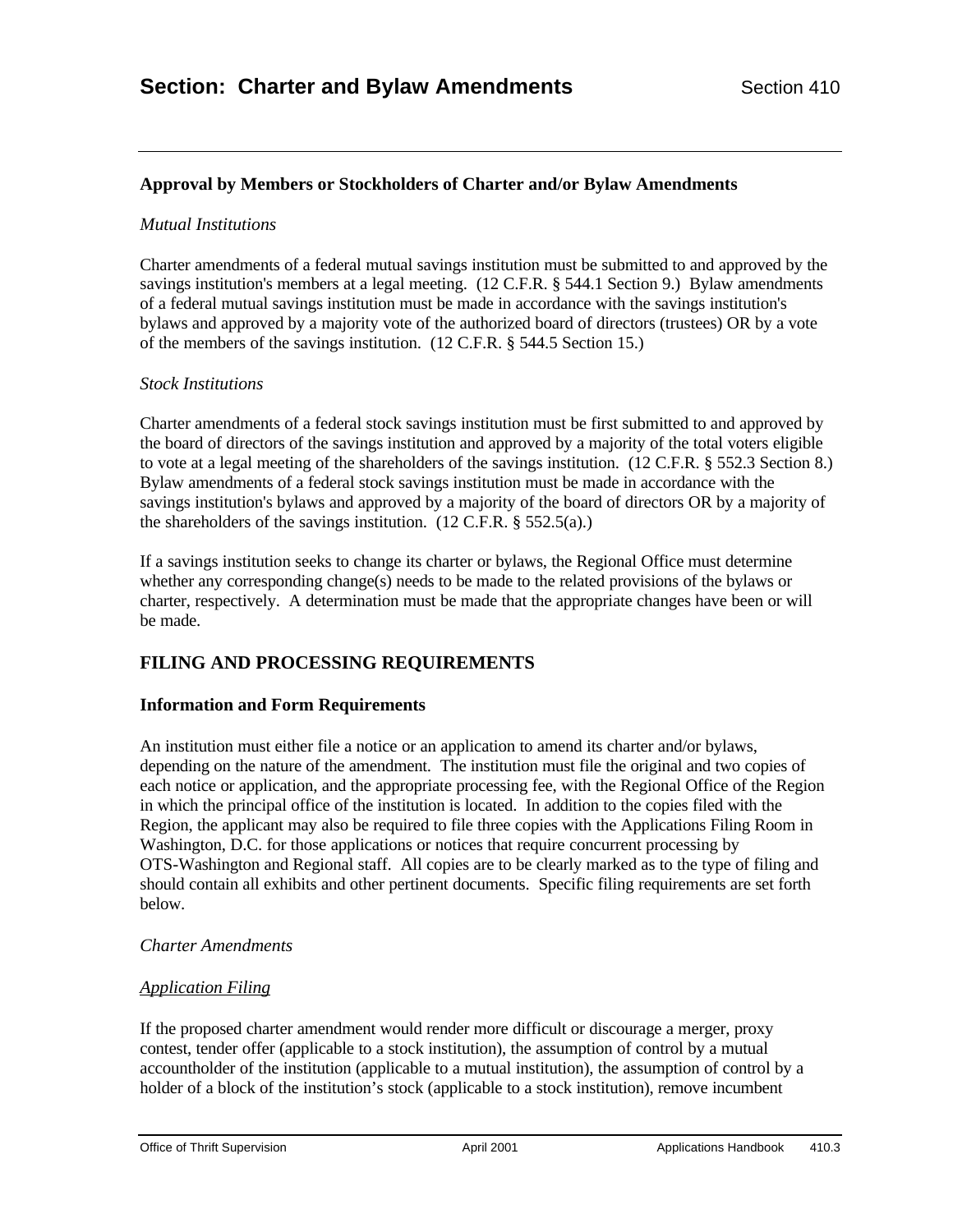management, or involve significant issues of law or policy, the institution must file an application requesting the prior written approval of the OTS. These types of applications are nondelegated and will be processed concurrently with the OTS Washington office. In support of an application for approval of the amendment, the institution should file the following information:

- One original and two copies of the proposed amendment, as approved by the board of directors, and certified by the institution's secretary or assistant secretary;
- A discussion of the basis for the amendment; and
- A copy of the amendment "marked" to show how the proposed charter provision varies from the current provision.

These applications will be processed in accordance with the provisions of 12 C.F.R. Part 516 (see processing procedures and time frames). In evaluating a request to adopt such an amendment, OTS will take into consideration the following:

- Has a similar provision previously received approval by OTS?
- If deemed necessary, has an opinion of legal counsel been submitted?
- Would the adoption of the amendment result in any impairment of the ability of management and/or directors to properly oversee the operations of the institution?

If the amendment is approved, it will be conditioned upon the following:

- The proposed amendments must be submitted to members/shareholders for their approval pursuant to the requirements of the institution's charter;
- The proposed amendments are described in the institution's proxy statement for the next meeting of shareholders for stock institutions;
- The full text of the proposed amendment(s) is annexed to the proxy statement; and
- The institution must submit materials that verify compliance with the above conditions to the appropriate Regional Office for review prior to issuance of final approval.

## *Notice Filing*

If a proposed amendment does not involve a provision that would cause an application to be submitted, and is permissible under all applicable laws, rules and regulations, the institution must submit a notice of the proposed amendment to the Regional Office at least 30 days prior to the effective date of the amendment. The amendment shall automatically be approved within 30 days of the filing, provided the institution follows the requirements of its charter in adopting the amendment. The automatic approval does not apply if, prior to the expiration of the 30-day period, the Regional Office notifies the institution that the amendment is rejected, or deemed to be filed as an application. The institution should submit the following information in support of its notice:

• One signed and two conformed copies of the proposed amendment;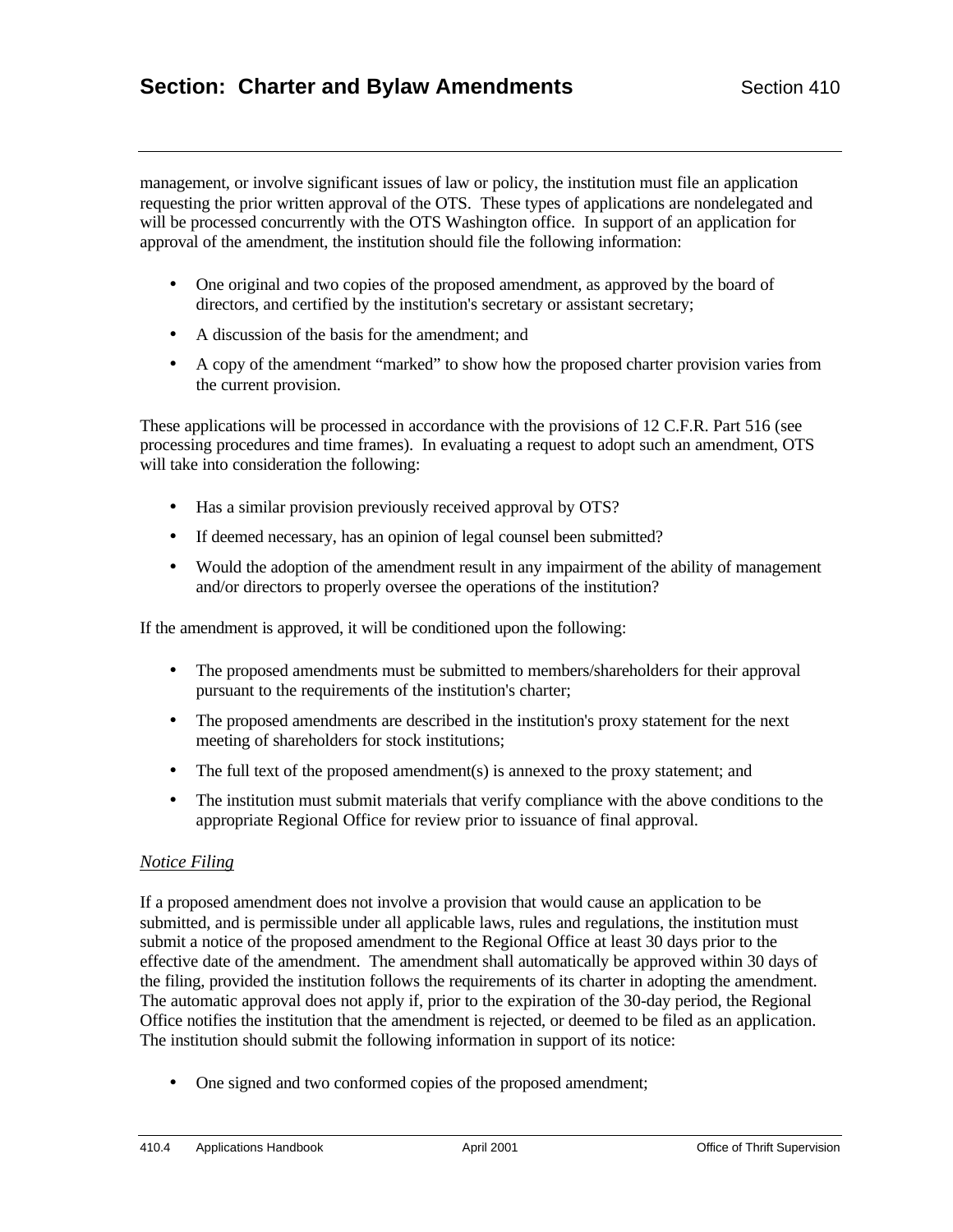- Directors' resolution adopting the amendment and stating the text of the amendment;
- A discussion of how the amendment deviates from the standard provision; and
- If applicable, a legal opinion that confirms that the proposed amendment is in compliance with all laws, rules and regulations.

In evaluating a request to adopt such an amendment, OTS will take into consideration the following:

- Has a similar provision previously received approval by OTS?
- If applicable, has an opinion of legal counsel been submitted?
- Would the adoption of the amendment result in any impairment of the ability of management and/or directors to properly oversee the operations of the institution?
- Is the amendment consistent with the provisions of the regulations and the institution's charter?

If the amendment is approved, it will be conditioned upon the following:

- The proposed amendments must receive approval pursuant to the requirements of the institution's charter; and
- The institution must submit materials that set forth the effective date of the amendment, and verifies that the amendment was properly adopted.

#### *Notification*

If an institution proposes to adopt the standard form of charter set forth in 12 C.F.R. § 544.2 (for mutual institutions) or 12 C.F.R. § 555.4 (for stock institutions), or any of the charter amendments set forth in 12 C.F.R.  $\S$  544.2(b)1-4 (for mutual institutions), or 12 C.F.R.  $\S$  552.4(b)1-8 (for stock institutions), such amendments shall be effective and deemed approved at the time of adoption, if the amendment is filed with the Regional Office within 30 days after adoption and the institution follows the requirements of its charter in adopting such amendments. The institution must submit the following information within the 30-day period:

- OTS Form 1563:
- One signed and two conformed copies of the amendment; and
- Certification by the institution evidencing adoption of the proposed amendment by the board of directors and the date and vote of adoption of the proposed amendment by the members/stockholders, if applicable.

The Regional Office should review the amendment to ensure that it conforms to the required regulatory provisions and that it has been adopted in accordance with its charter and bylaws. An acknowledgement of the amendment's receipt by the Region should be sent to the institution after the review confirms that such amendment is in conformance with regulatory requirements. If the review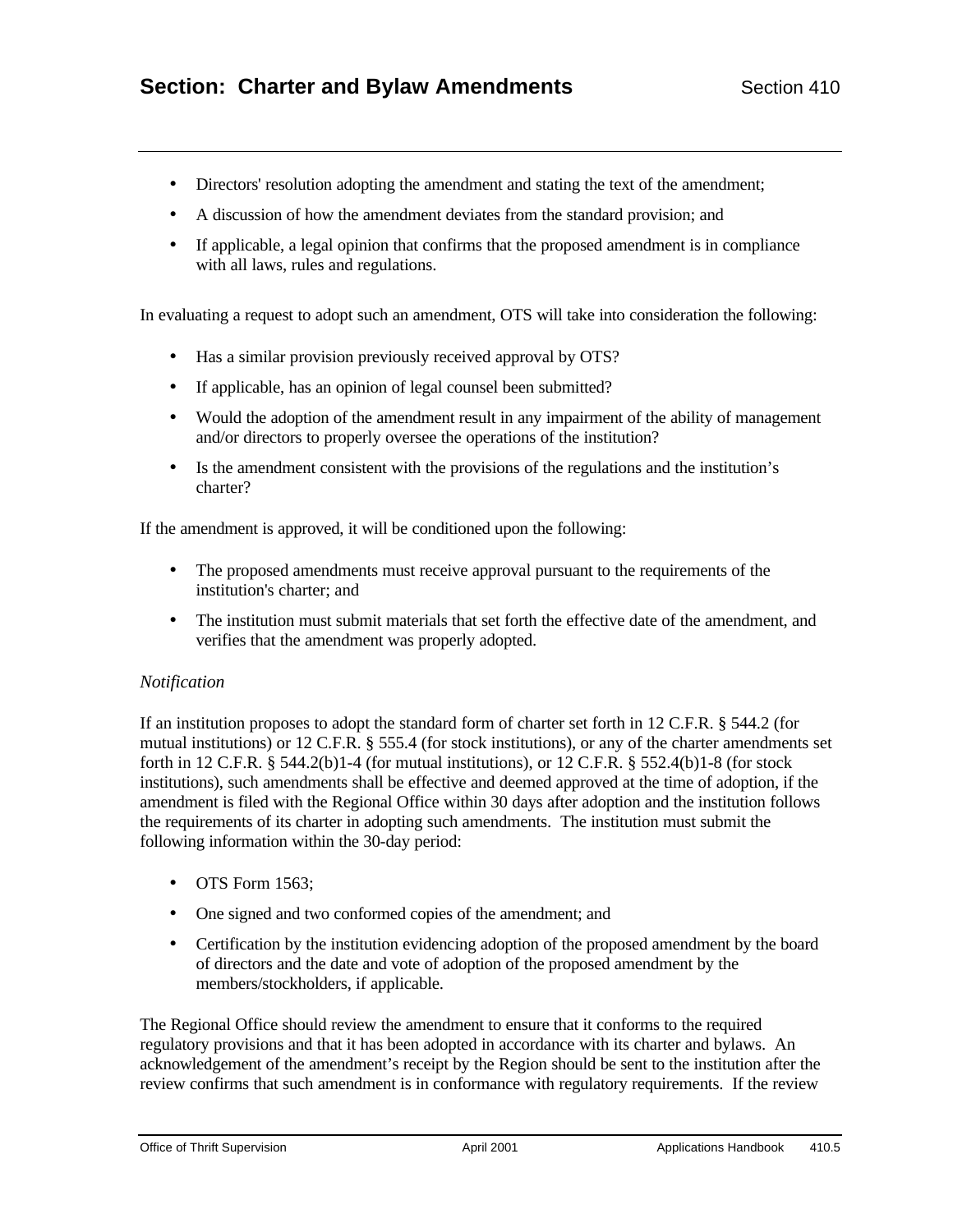finds that the language of the proposed amendment does not conform to regulatory requirements, the Regional Office should promptly notify the institution that the amendment is subject to a thirty day review, or the application requirements, as discussed above.

## **Bylaw Amendments**

## *Application Filing*

If the proposed amendment would render it more difficult or discourage a merger, proxy contest, tender offer (applicable to a stock institution), the assumption of control by a mutual accountholder of the institution (applicable to a mutual institution), the assumption of control by a holder of a block of the institution's stock (applicable to a stock institution), or removal of incumbent management, or be inconsistent with applicable laws, rule or regulations or the institution's charter, or involve a significant issue of law or policy, including indemnification, conflicts of interest, and limitations on director or officer liability, an application requesting the prior written approval from OTS must be filed. Furthermore, for stock institutions, the applicant must file an application if the amendment is inconsistent with the provisions of 12 C.F.R. §§ 552.6, 552.6-1, 552.6-2 and 552.6-3. The following should be submitted in support of an application:

- One original and two copies of the proposed amendment, as approved by the board of directors, and certified by the institution's secretary or assistant secretary;
- A discussion of the basis for the amendment; and
- A copy of the amendment "marked" to show how the proposed bylaw provision varies from the current provision.

These applications will be processed in accordance with the provisions of 12 C.F.R. Part 516 (see processing procedures and time frames). In evaluating a request to adopt such an amendment, OTS will take into consideration the following:

- Has a similar provision previously received approval by OTS?
- If necessary, has an opinion of legal counsel been submitted? A legal opinion may be required since many of the nonconforming amendments tend to restrict member/stockholder rights in favor of the existing board of directors and/or management.
- Would the adoption of the amendment result in any impairment of the ability of management and/or directors to properly oversee the operations of the institution?

If the amendment is approved, it will be conditioned upon the following:

- The proposed amendment must be submitted to members/shareholders for their approval pursuant to the requirements of the institution's charter;
- The proposed amendments are described in the institution's proxy statement for the next meeting of shareholders for stock institutions;
- The full text of the proposed amendment(s) is annexed to the proxy statement; and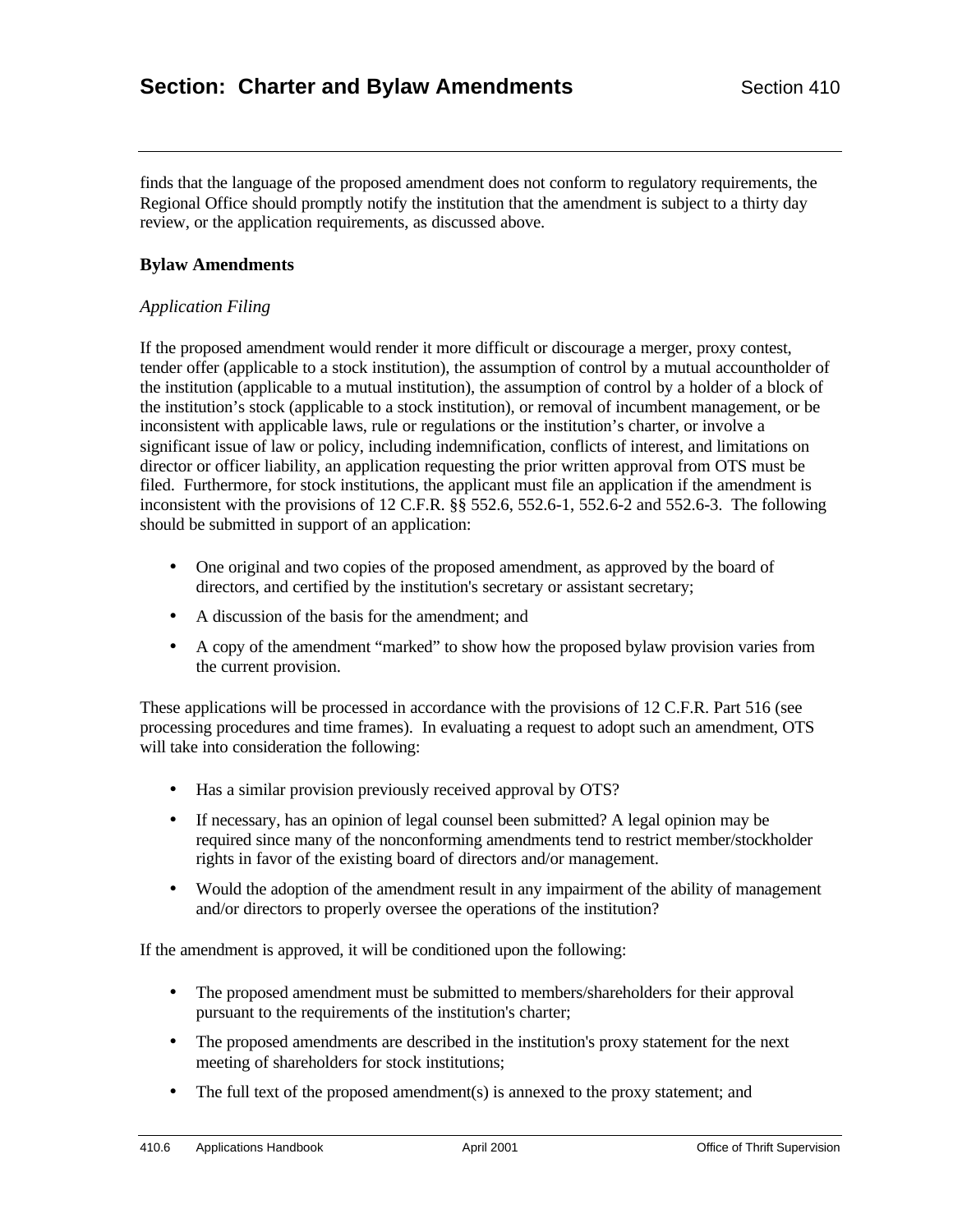• The institution must submit materials that verify compliance with the above conditions to the appropriate Regional Office for review prior to issuance of final approval.

## **Notice Filing**

If a proposed bylaw amendment does not involve a provision that would cause an application to be submitted, and is permissible under all applicable laws, rules and regulations, the institution must submit a notice of the proposed amendment to the Region Office at lease 30 days prior to the effective date of the amendment. This bylaw amendment shall automatically be approved within 30 days of the filing of the amendment, provided the institution follows the requirements of its charter in adopting the amendment. The automatic approval does not apply if, prior to the expiration of the 30-day period, the Regional Office notifies the institution that the amendment is rejected, or deemed to be filed as an application. The institution should submit the following information in support of its notice:

- One signed and two conformed copies of the proposed amendment;
- Directors' resolution adopting the amendment and stating the text of the amendment;
- A discussion of how the amendment deviates from the standard provision;
- The proposed date of the institution's special or annual meeting to consider the amendment; and
- If applicable, a legal opinion that confirms that the proposed amendment is in compliance with all laws, rules and regulations. A legal opinion may be required since many of the nonconforming amendments tend to restrict member/stockholder rights in favor of the existing board of directors and/or management.

In evaluating a request to adopt such an amendment, OTS will take into consideration the following:

- Has a similar provision previously received approval by OTS?
- If applicable, has an opinion of legal counsel been submitted?
- Would the adoption of the amendment result in any impairment of the ability of management and/or directors to properly oversee the operations of the institution?

If the amendment is approved, it will be conditioned upon the following:

- The proposed amendments must receive approval pursuant to the requirements of the institution's charter and bylaws; and
- The institution must submit materials that sets forth the effective date of the amendment, and verifies that the amendment was properly adopted.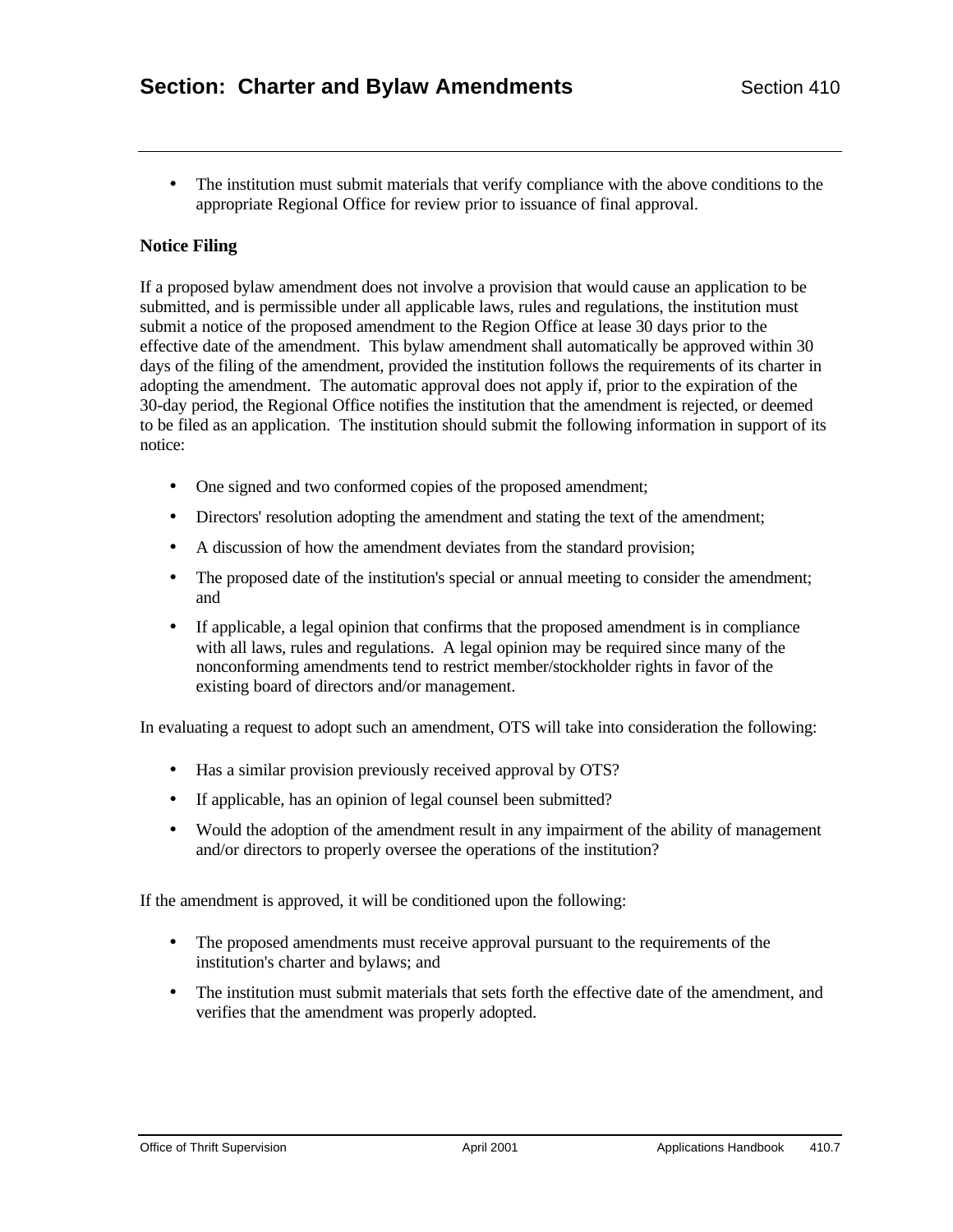## **Notification**

If an institution proposes to adopt the language of the model bylaws, or any of the optional bylaws, set forth as exhibits to this section, such amendment shall be effective and deemed approved at the time of adoption, if the amendment is filed with the Regional Office within 30 days after adoption and the institution follows the requirements of its charter in adopting such amendment. The institution must submit the following information within the 30-day period:

- $\bullet$  OTS Form 1563:
- One signed and two conformed copies of the amendment; and
- Certification by the institution evidencing adoption of the proposed amendment by the board of directors and the date and vote of adoption of the proposed amendment by the members/stockholders.

The Regional Office should review the amendment to ensure that it conforms to the required regulatory provisions and that it has been adopted in accordance with its charter. An acknowledgement of the amendment's receipt by the Region should be sent to the institution after the review confirms that such amendment is in conformance with regulatory requirements. If the review finds that the language of the proposed amendment does not conform to regulatory requirements, the Regional Office should promptly notify the institution that the amendment is subject to a thirty day review, or the application requirements, as discussed above.

## **Corporate Governance Procedures**

A mutual institution may elect to follow the corporate governance procedures of the laws of the state where the main office of the institution is located, provided that such procedures may be elected only to the extent not inconsistent with applicable federal statutes, regulations, and safety and soundness, and such procedures do not include anti-takeover provisions, or include provisions that involve significant issues of law or policy. If an institution makes this election, it must designate in its bylaws the provision(s) from the body of law selected for its corporate governance procedures, and must file a copy of such bylaws, which are effective upon adoption, within 30 days after adoption, with OTS. The filing must indicate, where not obvious, why the bylaw provision(s) meet the requirements for adoption. Any bylaw amendment filed in accordance with these procedures will automatically be effective 30 days from the date of the filing, provided that the institution follows the requirements of its charter and bylaws in adopting the amendment. This automatic effective date does not apply if, prior to the expiration of the 30-day period, OTS notifies the institution that amendment is rejected or the amendment has been deemed an application.

Stock institutions may also elect to follow the corporate governance procedures of the laws of the state where the main office of the institution is located; the laws of the state where the institution's holding company, if any, is incorporated or chartered; Delaware General Corporation law; or The Model Business Corporation Act, provided that such procedures may be elected only to the extent not inconsistent with applicable federal statutes, regulations, and safety and soundness, and such procedures do not include anti-takeover provisions, or include provisions that involve significant issues of law or policy. All other filing requirements and procedures for adoption are the same as those for mutual institutions.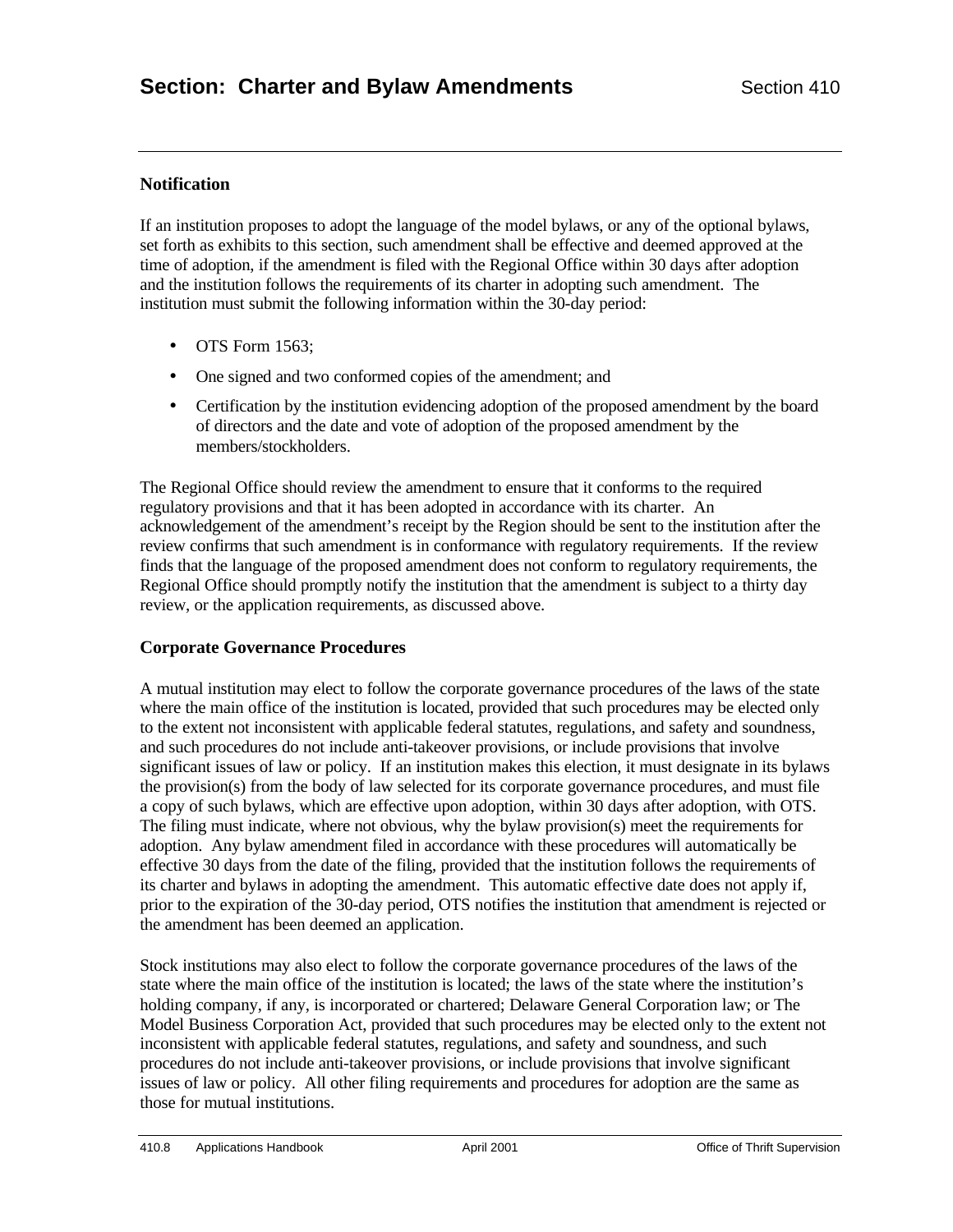## **Processing Procedures and Time Frames**

## *Applications*

As indicated, if this application does not qualify for processing under delegated authority, it will be processed concurrently with OTS-Washington staff. As a general matter, correspondence from OTS regarding applications will be transmitted from OTS-Washington.

Within five business days of receipt of the application and the application fee, the Regional Office must notify the applicant of the application's receipt. The appropriate application fee must accompany each application in order for it to be considered filed. The application will not be considered filed until received by both OTS-Washington and the Regional Office.

Within 30 calendar days of receipt of a properly submitted application, OTS shall take the following actions.

- Deem the application complete;
- Request, in writing, any additional information necessary to deem the application complete; or
- Decline to further process the application if it is deemed by OTS to be materially deficient.

Failure by OTS to act within 30 calendar days of receipt of the application for processing shall result in the filed application being deemed complete, commencing the period for review.

OTS must timely review all requests for a waiver of an application requirement that certain information be supplied. Unless OTS requests, in writing, additional information about the waiver request, or denies the waiver request, the waiver request shall be deemed granted.

If additional information is requested, a response must be submitted within 30 calendar days of the letter requesting such information. The applicant may, in writing, request a brief extension of the 30-calendar day period for responding to a request for additional information, prior to the expiration of the 30-calendar day time period. OTS, at its option, may grant the applicant a limited extension of time in writing. Failure to respond to a written request for additional information within 30 calendar days of such request may be deemed to constitute withdrawal of the application or may be treated as grounds for denial or disapproval of the application.

After the timely filing of additional information in response to any initial or subsequent request by OTS for additional information, OTS has 15 calendar days to review the additional information for completeness or appropriateness and take one of the following actions:

- Request, in writing, any additional information necessary to deem the application complete;
- Deem the application complete; or
- Decline to further process the application if it is deemed by OTS to be materially deficient.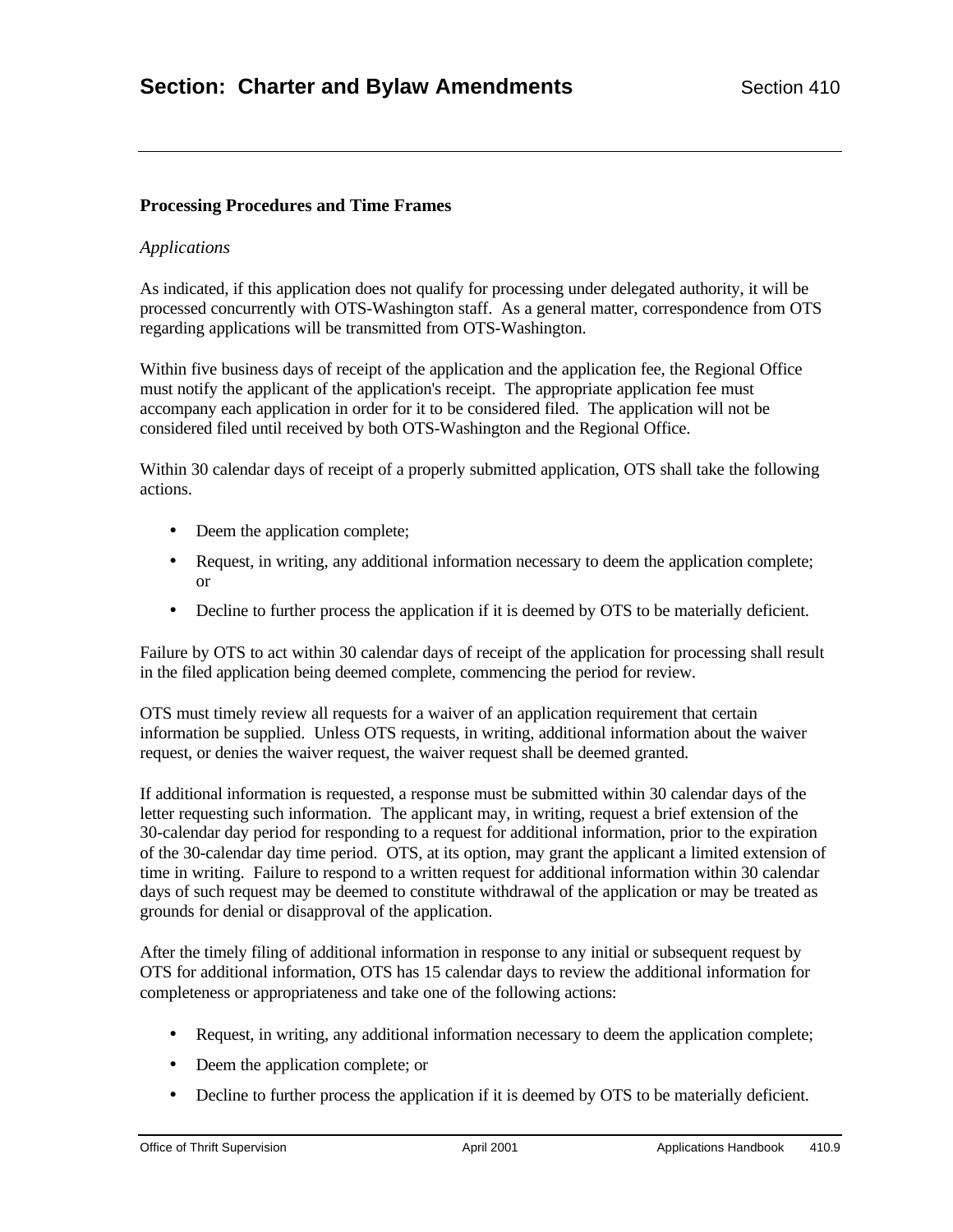The 15-day review period commences when OTS receives a response that purports to respond to all questions in the information request. OTS may extend the 15-day review period for an additional 15 calendar days, if OTS requires the additional time to review the response. OTS will notify the applicant that it has extended the period before the end of the initial 15-day period.

Failure by OTS to act within 15 calendar days of receipt of the additional information shall result in the filed application being deemed complete, commencing the period for review.

Once the application has been deemed complete, there is a 60-calendar day review period during which time OTS will take into consideration all factors present in the application and render a decision thereon. If, upon expiration of the 60-day review period, assuming no extension has been granted, OTS has failed to act, the application is deemed approved automatically, and the applicant may thereafter consummate the transaction. If multiple applications are submitted in connection with one transaction, the applicable review period for all applications is the review period for the application with the longest review period, subject to statutory review periods.

During the review period, OTS may request additional information if the information is necessary to resolve or clarify the issues presented in the application. OTS may also notify the applicant that the application is incomplete and require that the applicant submit additional information to complete the application. The review period can be extended an additional 30 calendar days if OTS determines that additional time will be required to analyze the proposed transaction. In such cases, OTS must notify an applicant prior to the expiration of the period for review. In situations in which an application presents a significant issue of law or policy, OTS may extend the applicable period for review of such application beyond the time period for review. In these cases, written notice must be provided to an applicant no later than the expiration of the time period.

Under 12 C.F.R. § 516.290, if OTS has not acted on a pending application within two calendar years after the filing date, the application will be deemed withdrawn unless OTS determines that the applicant is actively pursuing a final determination on the application. Applications that are subject to this withdrawal provision are those that have failed to timely take action such as filing required additional information, or OTS has suspended processing of an application based on circumstances that are, in whole or in part, within the applicant's control and the applicant has failed to take reasonable steps to resolve these circumstances.

For purposes of calculating processing time frames, OTS does not include the day of the act or event, in determining the date the time period commences. In determining the conclusion of a time period, when the last day of the time period is a Saturday, Sunday, or a Federal holiday, the last day will become the next day that is not a Saturday, Sunday, or Federal holiday.

# **RECORDKEEPING REQUIREMENTS**

OTS is required to consolidate all correspondence related to the processing of the notice or application into a file copy to be sent to a central file. Both the Regional Office and OTS-Washington will maintain a separate file copy for nondelegated filings. The file copy must include a copy of the original filing including all exhibits, all amendments, all internal and external correspondence between interested parties, all documentation associated with the review and analysis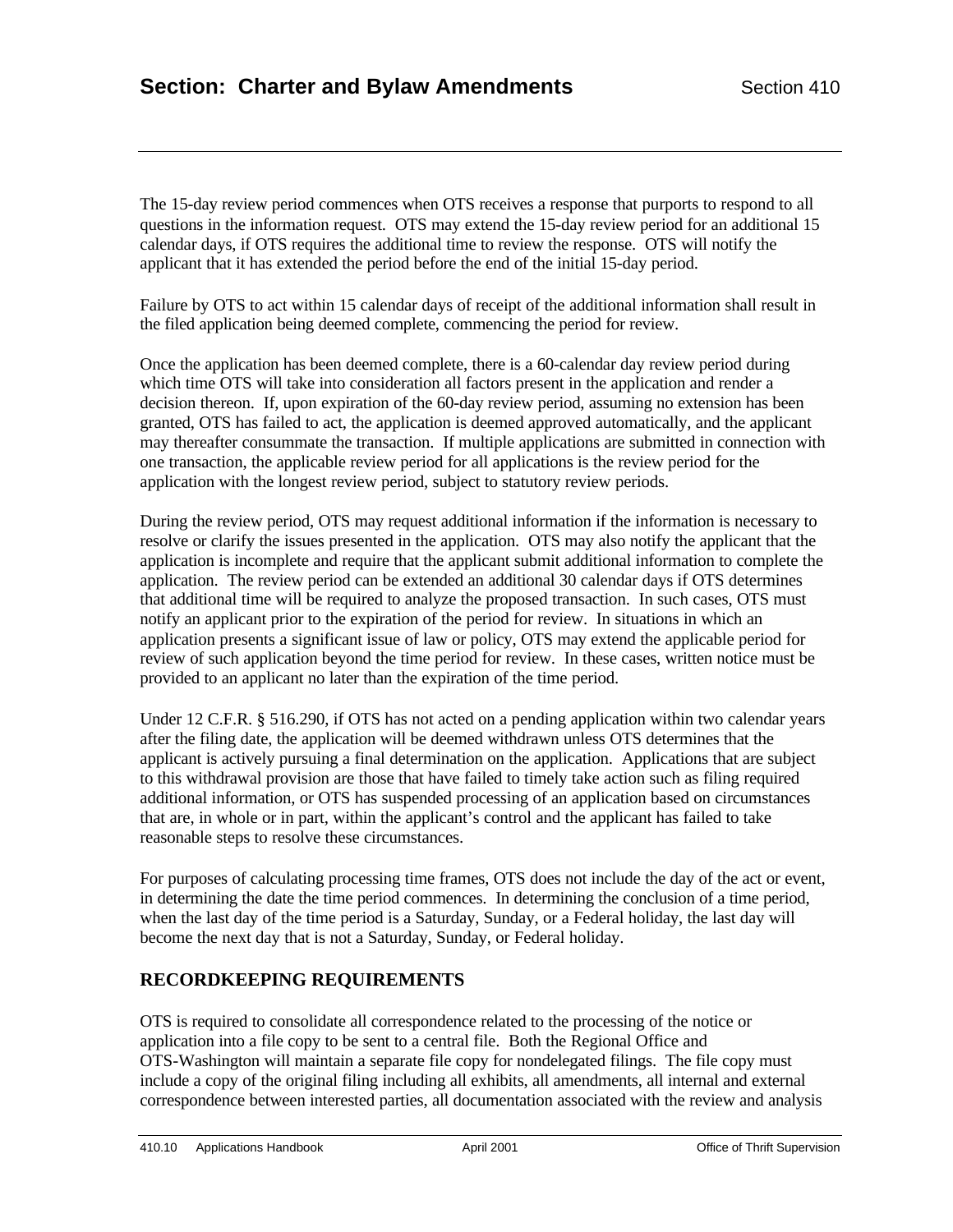of the filing, and all decision, recommendation memorandum, and compliance material. The file copy must be organized and separated into public and confidential material, and clearly identified as such.

## **MONITORING AND CONTROL**

If the amendment is processed as a notice, a review of the amendment and documentation may be necessary to ensure that the final language as approved was, in fact, properly adopted. If this review is necessary, the Regional Director, or their designee, may date stamp the amendment upon receipt to show its filing and effectiveness and send it to the institution, accompanied by an acknowledgment letter. If the Regional Office uses a stamp that acknowledges the filing, no formal cover letter is required. If at any point it is determined that an amendment has been improperly adopted, the institution must be notified immediately and informed of the proper procedures to follow.

If the amendment is processed as an application, the approval order or letter may include conditions of approval. The Regional Office will monitor compliance with all conditions imposed in connection with an application's approval. The applicant must submit evidence of satisfaction of the conditions included in the approval order or letter to the Regional Office within the stated time frames.

The appropriate staff responsible for the supervision and examination of the institution should be notified of the action taken on an application. In addition, they should be provided with copies of the approval order or letter. If an application is approved, the first examination of the institution following the approval should include a review of compliance with all conditions of approval and any changes in operations as a result of the transaction.

A review of the application file should be made after all compliance material is received to ensure that the file is complete. Any deficiencies should be corrected before the file is sent to storage.

OTS-Washington may conduct a post audit review of the application in the Regional Office, including a review of the documentation maintained in the application file.

## **INFORMATION SOURCES**

#### **Statutes**

| 12 U.S.C. § 1464   | Home Owners' Loan Act of 1933, Section (5) |
|--------------------|--------------------------------------------|
| <b>Regulations</b> |                                            |

*Federal Stock Institutions*

| 12 C.F.R. § 545.121 | Indemnification of Officers, Directors and Employees |
|---------------------|------------------------------------------------------|
| 12 C.F.R. § 552.3   | <b>Charters for Federal Stock Institutions</b>       |
| 12 C.F.R. § 552.4   | <b>Charter Amendments (preapproved)</b>              |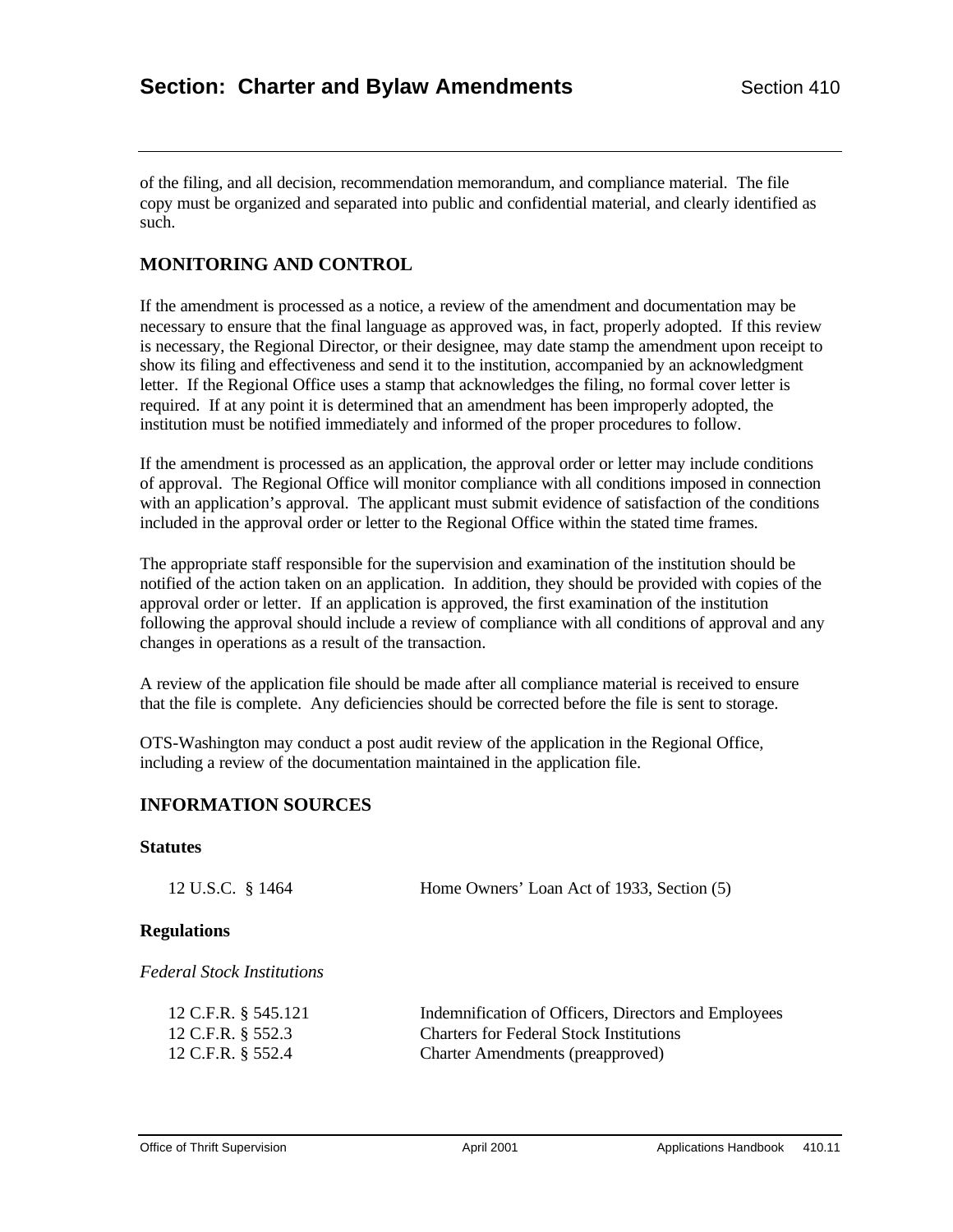| 12 C.F.R. § 552.5<br>12 C.F.R. § 552.6<br>through $6-3$       | <b>Federal Stock Savings Institution Bylaws</b>                                                                              |
|---------------------------------------------------------------|------------------------------------------------------------------------------------------------------------------------------|
| <b>Federal Mutual Institutions</b>                            |                                                                                                                              |
| 12 C.F.R. § 544.1<br>12 C.F.R. § 544.2<br>12 C.F.R. § 544.5   | Federal Mutual Charter<br>Charter Amendments (preapproved)<br><b>Federal Mutual Savings Institution Bylaws</b>               |
| General                                                       |                                                                                                                              |
| 12 C.F.R. Part 516<br>12 C.F.R. § 543.1<br>12 C.F.R. § 545.95 | Application Processing Guidelines and Procedures<br>Corporate Title<br>Change of Office Location and Redesignation of Office |

## *Exhibits*

Examples of anti-takeover amendments the OTS has found acceptable.

# **Forms**

| OTS Form 1502-E | <b>OTS</b> Model Charter for Stock Institutions  |
|-----------------|--------------------------------------------------|
| OTS Form 1502-F | <b>OTS</b> Model Charter for Mutual Institutions |
| OTS Form 1518   | <b>OTS</b> Model Bylaws for Stock Institutions   |
| OTS Form 1577   | <b>OTS</b> Model Bylaws for Mutual Institutions  |

# **Optional Bylaw Provisions**

Integrity of Directors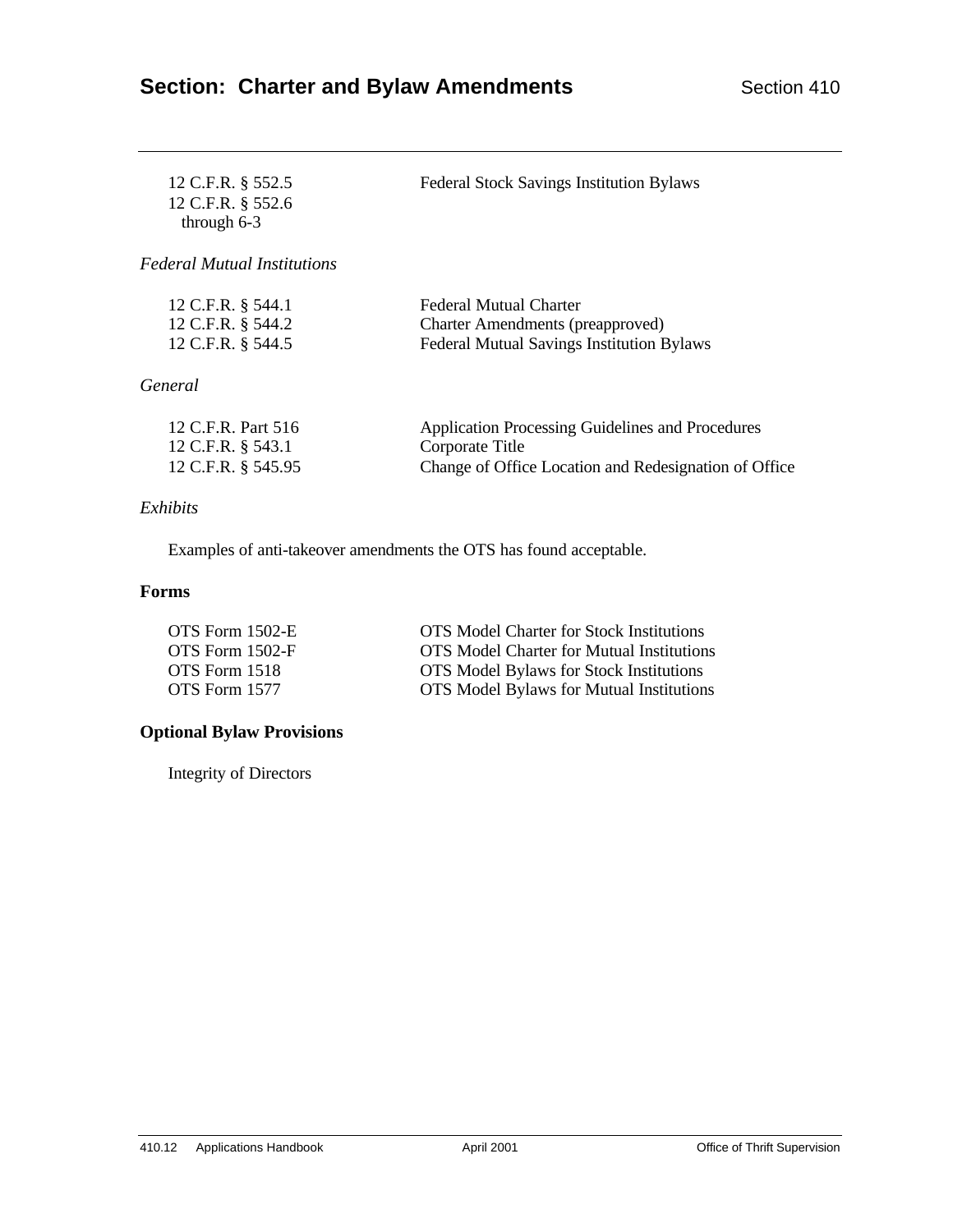# **Exhibit - Anti-takeover Charter and Bylaw Provisions**

The following are examples of anti-takeover amendments that have been found acceptable by the OTS.

### *Approved Amendments*

- 1. Introduction of new business at the annual meeting notification to the Secretary at least 20 days prior to the annual meeting. (5 days is current requirement)
- 2. Nominations for directors must be submitted in writing at least 20 days in advance of meeting or if notice is mailed 30 days or less, then at least 10 days prior to the meeting. (5 days is current requirement)
- 3. Qualifying director shares deleting completely/or increasing number of shares required. (100 shares is in model bylaws, but is not a requirement)
- 4. Board of directors vacancies filled only by 80% (or some lesser supermajority) of the directors then in office. (a majority of directors voting may fill vacancy under current requirements)
- 5. Special meetings of the stockholders called at the request of either 80% (or some lesser supermajority) of whole board or 20% of the voting shares (board of directors or 10% of the shareholders may call special meeting under current requirement)
- 6. Amendments to bylaws only by 80% (or some lesser supermajority) of whole board or 80% (or some lesser supermajority) of the shareholders. (majority of whole board or majority of shareholders can amend the bylaws under current requirements.)
- 7. Amendments to charter only by 80% (or some lesser supermajority) of whole board and affirmative vote of 80% (or some lesser supermajority) of the shareholders. (majorities of both are currently required.)
- 8. Shareholder approval for issuance of common stock exceeding 15% of outstanding stock eliminate.
- 9. Fair price amendments requiring supermajority vote prior to entering into certain business combinations.
- 10. Calling special meetings increasing the requirement to 50% of shareholders. (currently 10%)
- 11. Changing the number of directors only by supermajority vote of whole board or shareholders. (board may increase number of directors until the next election of directors under current requirements)
- 12. Removal of directors by cause by a majority of shareholders, without cause by a supermajority of shareholders. (removal for cause only by a majority of shareholders. No removal without cause under current requirements)
- 13. 563(b)(3)(i) Protection for five years (in conjunction with a mutual to stock conversion.)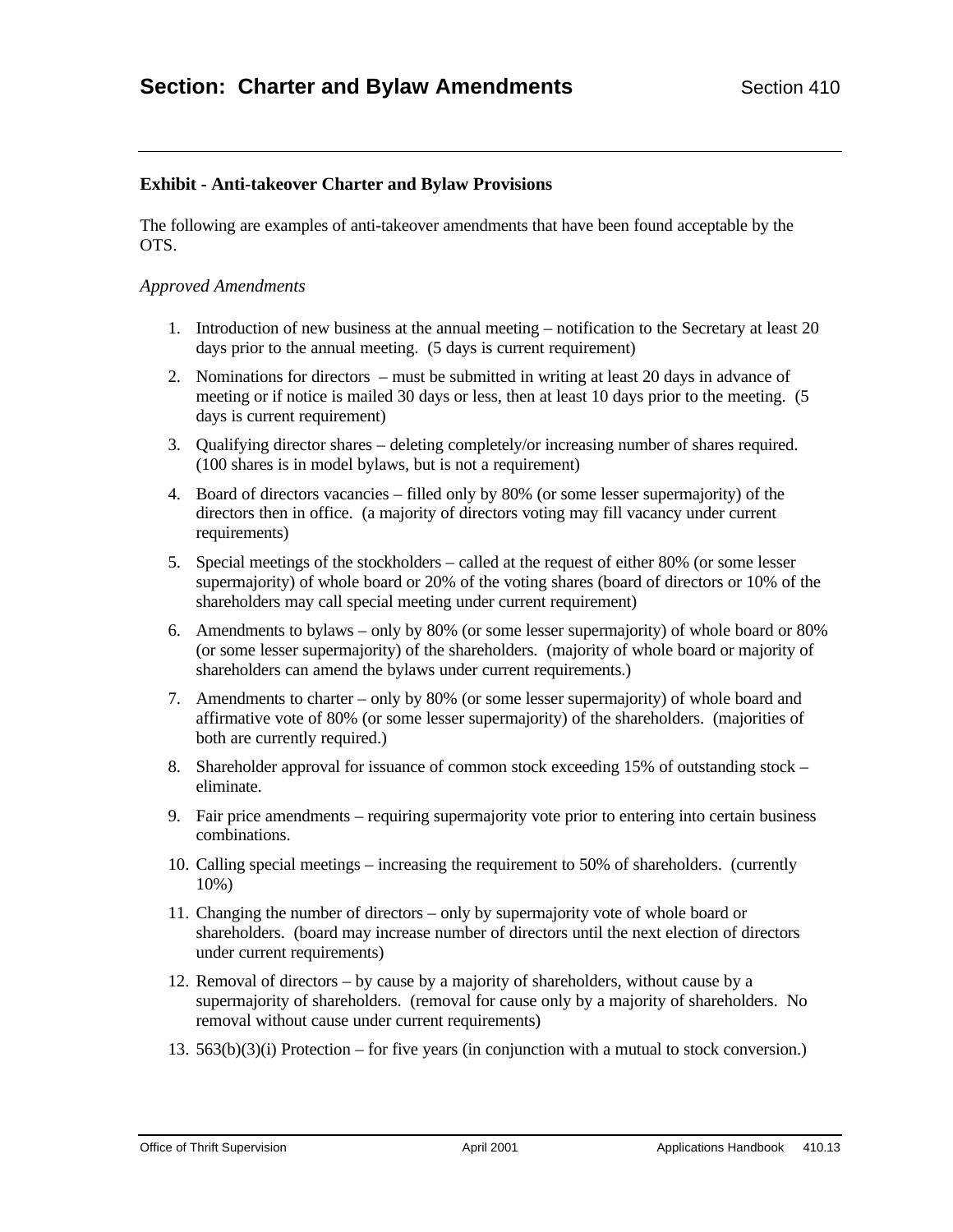**Exhibit – Model Charter – Stock OTS Form 1502-E**

## **Office of Thrift Supervision Federal Stock Association Charter**

**Section 1. Corporate title.** The full corporate title of the association is

**Section 2. Office.** The home office shall be located in  $\overline{\phantom{a}}$  [city, state].

\_\_\_\_\_\_\_\_\_\_\_\_\_\_\_\_\_\_\_\_\_\_\_\_\_\_\_\_\_\_\_\_\_\_\_\_\_\_\_\_\_\_\_\_\_\_\_\_\_\_\_\_\_\_\_\_\_\_\_\_\_\_\_\_\_.

**Section 3. Duration.** The duration of the association is perpetual.

**Section 4. Purpose and Powers.** The purpose of the association is to pursue any or all of the lawful objectives of a Federal savings association chartered under section 5 of the Home Owners' Loan Act and to exercise all of the express, implied and incidental powers conferred thereby and by all acts amendatory thereof and supplemental thereto, subject to the Constitution and laws of the United States as they are now in effect, or as they may hereafter be amended, and subject to all lawful and applicable rules, regulations, and orders of the Office of Thrift Supervision (Office).

**Section 5. Capital Stock.** The total number of shares of all classes of the capital stock that the association has the authority to issue is \_\_\_\_\_\_\_\_\_\_\_\_\_\_\_\_\_\_\_\_\_\_\_, all of which shall be common stock of par [or if no par is specified then shares shall have a stated] value of per share. The shares may be issued from time to time as authorized by the board of directors without the approval of its shareholders, except as otherwise provided in this Section 5 or to the extent that such approval is required by governing law, rule, or regulation. The consideration for the issuance of the shares shall be paid in full before their issuance and shall not be less than the par [or stated] value. Neither promissory notes nor future services shall constitute payment or part payment for the issuance of shares of the association. The consideration for the shares shall be cash, tangible or intangible property (to the extent direct investment in such property would be permitted to the association), labor, or services actually performed for the association, or any combination of the foregoing. In the absence of actual fraud in the transaction, the value of such property, labor, or services, as determined by the board of directors of the association, shall be conclusive. Upon payment of such consideration, such shares shall be deemed to be fully paid and nonassessable. In the case of a stock dividend, that part of the retained earnings of the association that is transferred to common stock or paid-in capital accounts upon the issuance of shares as a stock dividend shall be deemed to be the consideration for their issuance.

Except for shares issued in the initial organization of the association or in connection with the conversion of the association from the mutual to stock form of capitalization, no shares of capital stock (including shares issuable upon conversion, exchange, or exercise of other securities) shall be issued, directly or indirectly, to officers, directors, or controlling persons of the association other than as part of a general public offering or as qualifying shares to a director, unless the issuance or the plan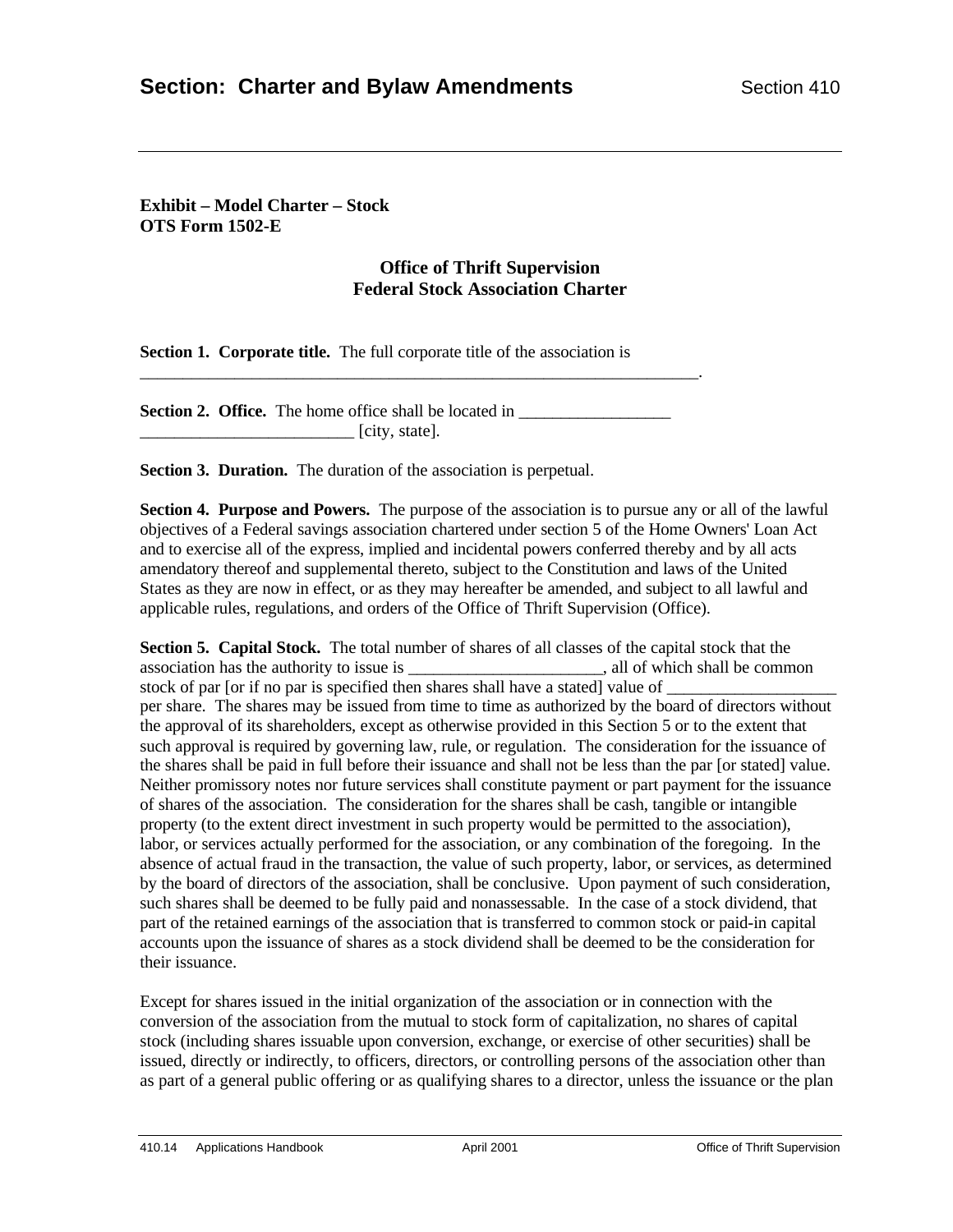under which they would be issued has been approved by a majority of the total votes eligible to be cast at a legal meeting.

The holders of the common stock shall exclusively possess all voting power. Each holder of shares of common stock shall be entitled to one vote for each share held by such holder, except as to the cumulation of votes for the election of directors, unless the charter provides that there shall be no such cumulative voting. Subject to any provision for a liquidation account, in the event of any liquidation, dissolution, or winding up of the association, the holders of the common stock shall be entitled, after payment or provision for payment of all debts and liabilities of the association, to receive the remaining assets of the association available for distribution, in cash or in kind. Each share of common stock shall have the same relative rights as and be identical in all respects with all the other shares of common stock.

**Section 6. Preemptive rights.** Holders of the capital stock of the association shall not be entitled to preemptive rights with respect to any shares of the association, which may be issued.

**Section 7. Directors.** The association shall be under the direction of a board of directors. The authorized number of directors, as stated in the association's bylaws, shall not be fewer than five nor more than fifteen except when a greater of lesser number is approved by the Director of the Office, or his or her delegate.

**Section 8. Amendment of charter.** Except as provided in Section 5, no amendment, addition, alteration, change or repeal of this charter shall be made, unless such is proposed by the board of directors of the association, approved by the shareholders by a majority of the votes eligible to be cast at a legal meeting, unless a higher vote is otherwise required, and approved or preapproved by the Office.

Attest: Secretary of the Association By: \_\_\_\_\_\_\_\_\_\_\_\_\_\_\_\_\_\_\_\_\_\_\_\_\_\_\_\_\_\_\_\_\_\_\_\_\_\_\_\_\_\_\_\_\_\_\_\_\_\_\_\_\_\_ President or Chief Executive Officer of the Association Attest: \_\_\_\_\_\_\_\_\_\_\_\_\_\_\_\_\_\_\_\_\_\_\_\_\_\_\_\_\_\_\_\_\_\_\_\_\_\_\_\_\_\_\_\_\_\_\_\_\_\_\_ Secretary of the Office of Thrift Supervision  $\rm\,By:$ Director of the Office of Thrift Supervision Effective Date: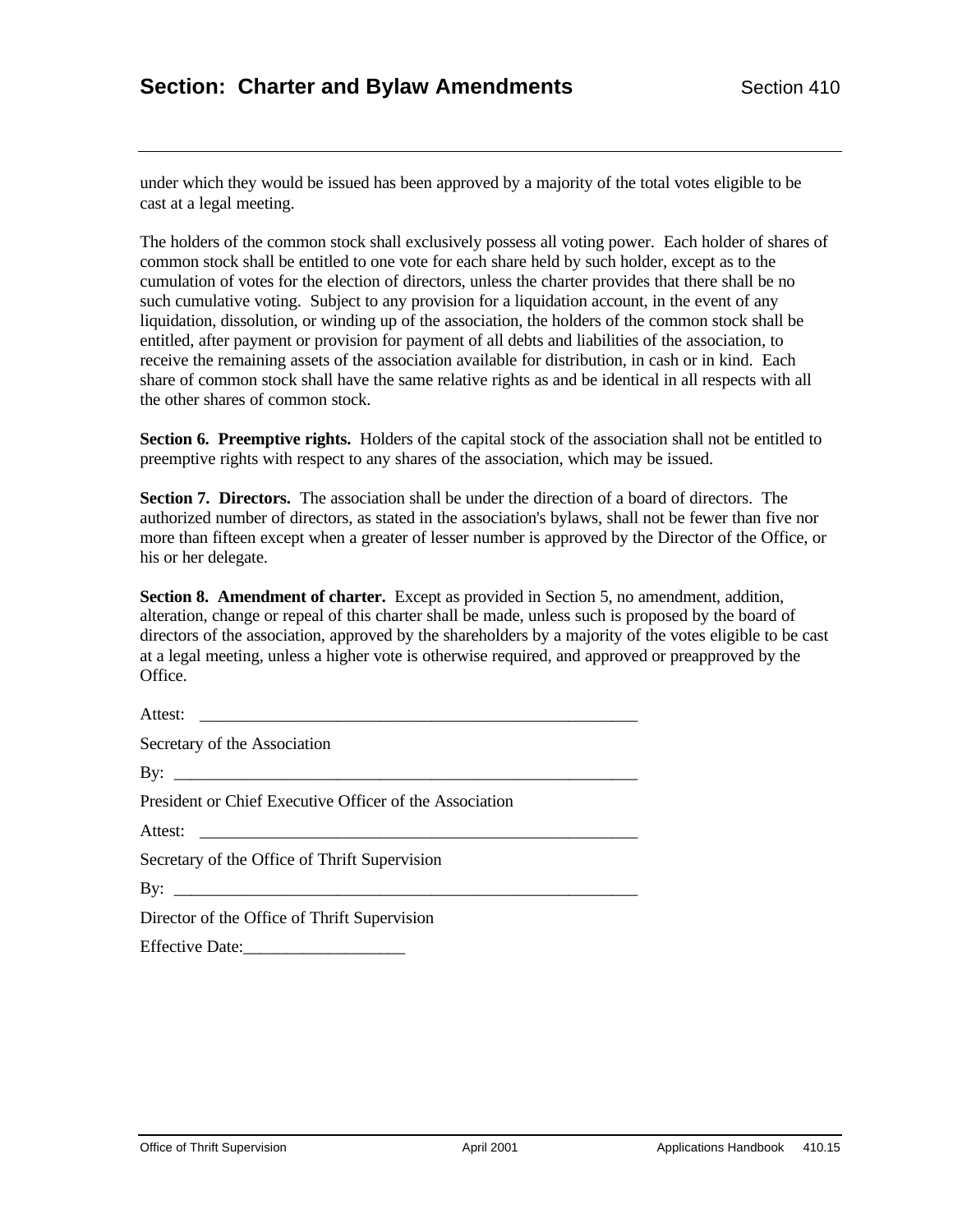**Exhibit – Model Charter – Mutual OTS Form 1502-F**

# **Office of Thrift Supervision Federal Mutual Association Charter**

**Federal mutual savings banks should substitute the term "savings bank" for "association" throughout.**

**Section 1. Corporate title.** The full corporate title of the Federal savings association is

\_\_\_\_\_\_\_\_\_\_\_\_\_\_\_\_\_\_\_\_\_\_\_\_\_\_\_\_\_\_\_\_\_\_\_\_\_\_\_\_\_\_\_\_\_\_\_\_\_\_\_\_\_\_\_\_\_\_\_\_\_\_\_\_\_\_\_\_\_\_\_\_\_.

**Section 2. Office.** The home office shall be located in

[city, state].

**Section 3. Duration.** The duration of the association is perpetual.

**Section 4. Purpose and Powers.** The purpose of the association is to pursue any or all of the lawful objectives of a Federal mutual savings association chartered under section 5 of the Home Owners' Loan Act and to exercise all the express, implied and incidental powers conferred thereby and by all acts amendatory thereof and supplemental thereto, subject to the Constitution and laws of the United States as they are now in effect, or as they may hereafter be amended, and subject to all lawful and applicable rules, regulations, and orders of the Office of Thrift Supervision (Office).

**Section 5. Capital**. The association may raise capital by accepting payments on savings and demand accounts and by any other means authorized by the Office.

**Section 6. Members.** All holders of the association's savings, demand or other authorized accounts are members of the association. In the consideration of all questions requiring action by the members of the association, each holder of an account shall be permitted to cast one vote for each \$100, or fraction thereof, of the withdrawal value of the member's account. No member, however, shall cast more than 1000 votes. All accounts shall be nonassessable.

**Section 7. Directors.** The association shall be under the direction of a board of directors. The authorized number of directors shall not be fewer than five nor more than fifteen persons, as fixed in the association's bylaws, except that the number of directors may be decreased to a number less than five or increased to a number greater than fifteen with the prior approval of the Director of the Office or his or her delegate.

**Section 8. Capital, surplus, and distribution of earnings.** The association shall maintain for the purpose of meeting losses the amount of capital required by section 5 of the Home Owners' Loan Act and by regulations of the Office. The association shall distribute net earnings on its accounts on such basis and in accordance with such terms and conditions as may from time to time be authorized by the Director of the Office: **Provided**, that the association may establish minimum-balance requirements for accounts to be eligible for distribution of earnings. All holders of accounts of the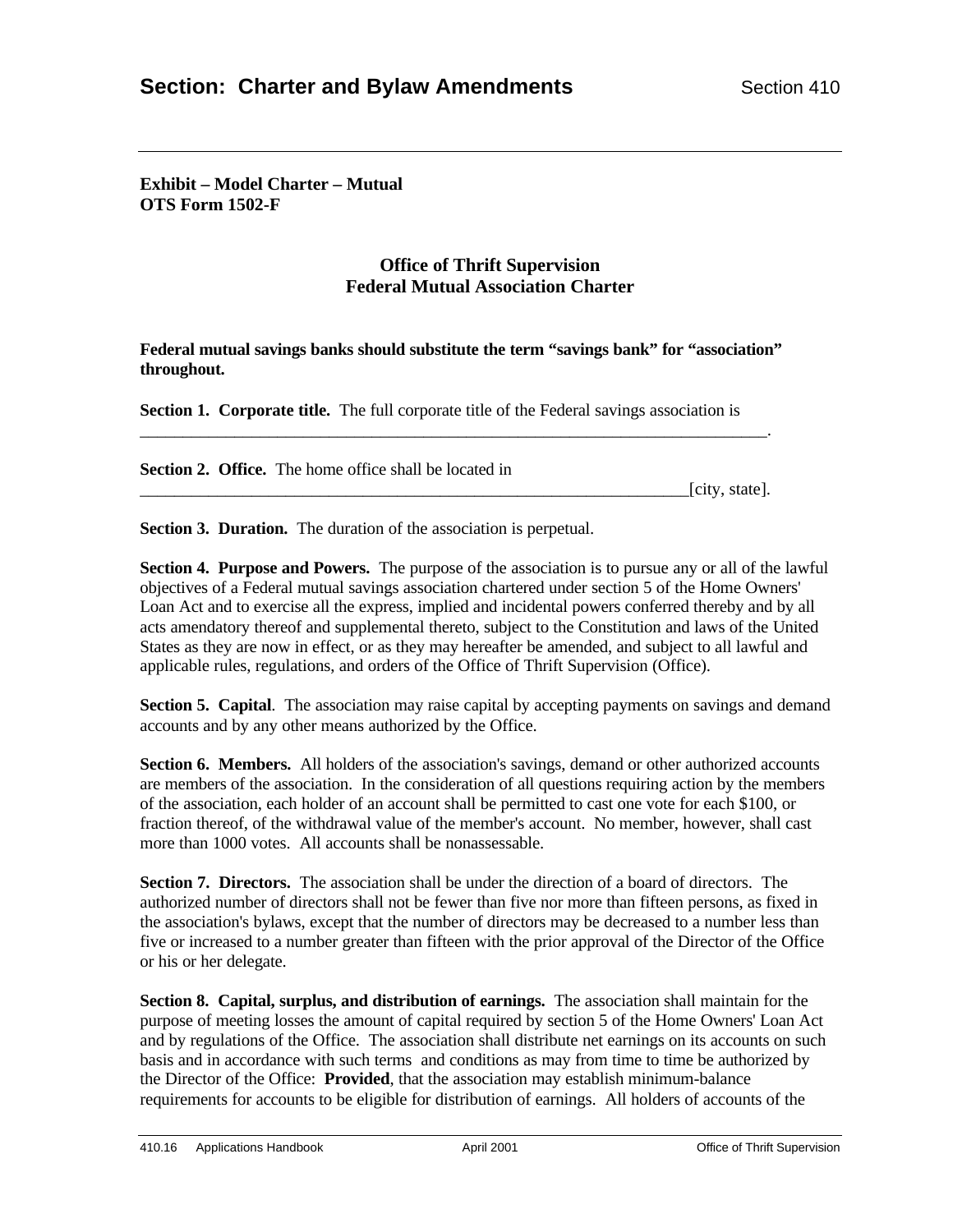association shall be entitled to equal distribution of assets, **pro rata** to the value of their accounts, in the event of voluntary or involuntary liquidation, dissolution, or winding up of the association. Moreover, in any such event, or in any other situation in which the priority of such accounts is in controversy, all such accounts shall, to the extent of their withdrawal value, be debts of the association having the same priority as the claims of general creditors of the association not having priority (other than any priority arising or resulting from consensual subordination) over other general creditors of the association.

**Section 9. Amendment of charter.** Adoption of any preapproved charter amendment shall be effective after such preapproved amendment has been approved by the members at a legal meeting. Any other amendment, addition, change, or repeal of this charter must be approved by the Office prior to approval by the members at a legal meeting, and shall be effective upon filing with the Office in accordance with regulatory procedures.

| Secretary of the Association                            |
|---------------------------------------------------------|
|                                                         |
| President or Chief Executive Officer of the Association |
|                                                         |
| Secretary of the Office of Thrift Supervision           |
|                                                         |
| Director of the Office of Thrift Supervision            |
|                                                         |
|                                                         |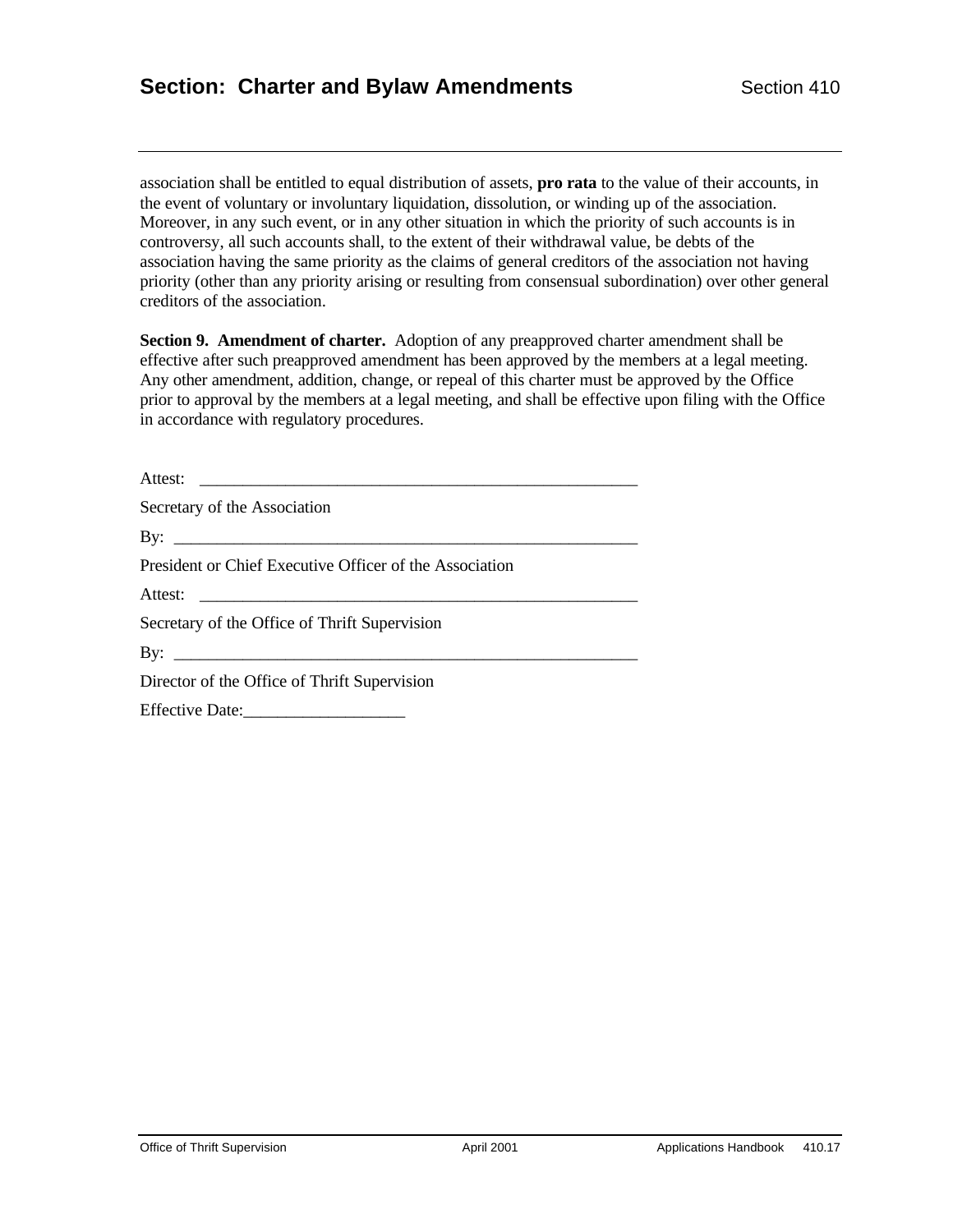## **Exhibit – Model Bylaws – Stock OTS Form 1518**

# **OFFICE OF THRIFT SUPERVISION Model Bylaws for Stock Associations**

The bylaws for a Federal stock savings bank may substitute the term "savings bank" for "association."

## **Article I - Home Office**

The home office of the association shall be at \_\_\_\_\_\_\_\_\_\_\_\_\_\_\_\_\_\_\_\_\_\_\_\_\_\_\_ [set forth the full address] in the County of \_\_\_\_\_\_\_\_\_\_\_, in the State of \_\_\_\_\_\_\_\_\_\_\_\_\_\_\_\_.

## **Article II - Shareholders**

**Section 1. Place of Meetings.** All annual and special meetings of shareholders shall be held at the home office of the association or at such other convenient place as the board of directors may determine.

**Section 2. Annual Meeting.** A meeting of the shareholders of the association for the election of directors and for the transaction of any other business of the association shall be held annually within 150 days after the end of the association's fiscal year on the \_\_of \_\_ if not a legal holiday, and if a legal holiday, then on the next day following which is not a legal holiday, at \_\_, or at such other date and time within such 150-day period as the board of directors may determine.

**Section 3. Special Meetings**. Special meetings of the shareholders for any purpose or purposes, unless otherwise prescribed by the regulations of the Office of Thrift Supervision (Office), may be called at any time by the chairman of the board, the president, or a majority of the board of directors, and shall be called by the chairman of the board, the president, or the secretary upon the written request of the holders of not less than one-tenth of all of the outstanding capital stock of the association entitled to vote at the meeting. Such written request shall state the purpose or purposes of the meeting and shall be delivered to the home office of the association addressed to the chairman of the board, the president, or the secretary.

**Section 4. Conduct of Meetings**. Annual and special meetings shall be conducted in accordance with the most current edition of Robert's Rules of Order unless otherwise prescribed by regulations of the Office or these bylaws or the board of directors adopts another written procedure for the conduct of meetings. The board of directors shall designate, when present, either the chairman of the board or president to preside at such meetings.

**Section 5. Notice of Meetings.** Written notice stating the place, day, and hour of the meeting and the purpose(s) for which the meeting is called shall be delivered not fewer than 20 nor more than 50 days before the date of the meeting, either personally or by mail, by or at the direction of the chairman of the board, the president, or the secretary, or the directors calling the meeting, to each shareholder of record entitled to vote at such meeting. If mailed, such notice shall be deemed to be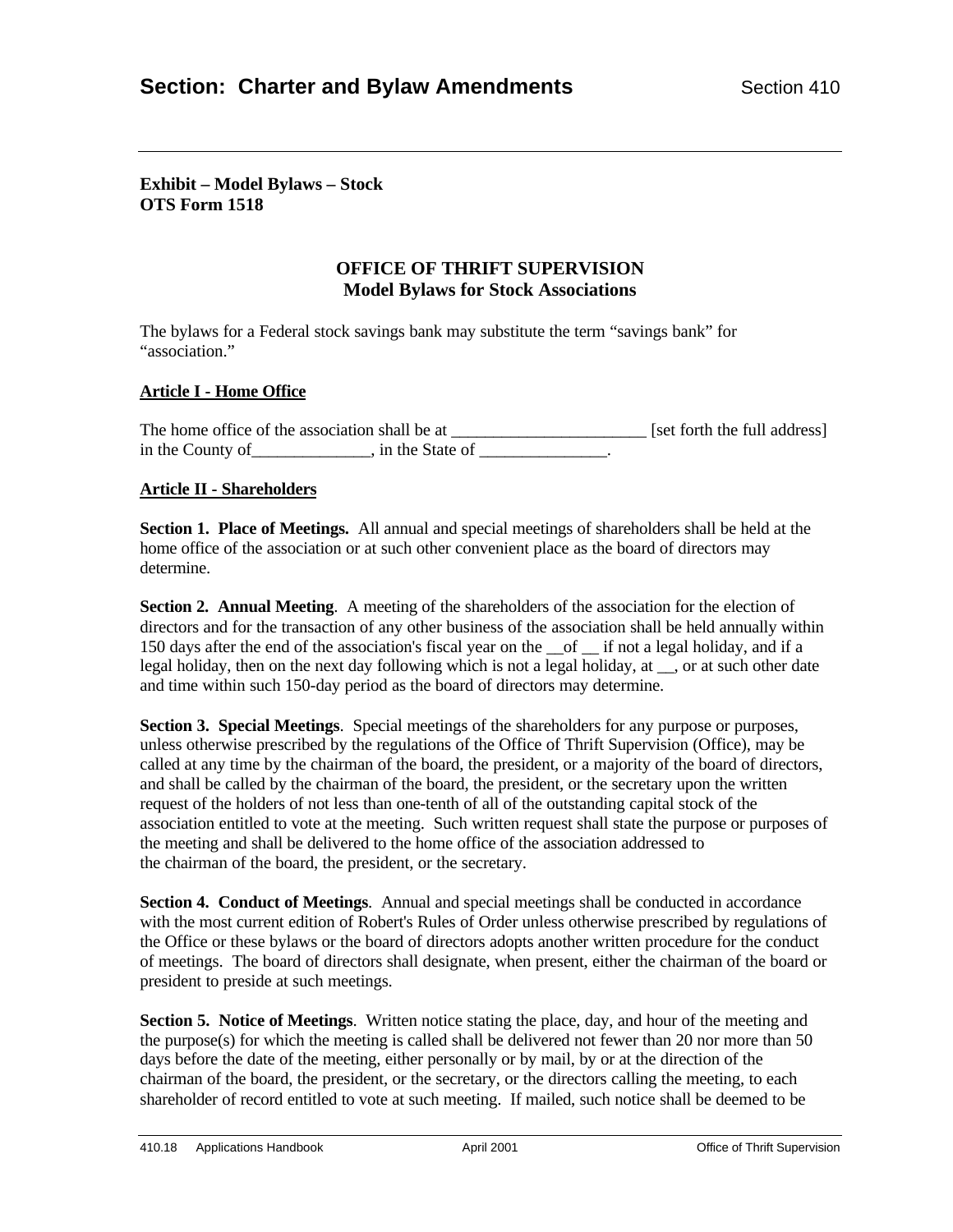delivered when deposited in the mail, addressed to the shareholder at the address as it appears on the stock transfer books or records of the association as of the record date prescribed in section 6 of this article II with postage prepaid. When any shareholders' meeting, either annual or special, is adjourned for 30 days or more, notice of the adjourned meeting shall be given as in the case of an original meeting. It shall not be necessary to give any notice of the time and place of any meeting adjourned for less than 30 days or of the business to be transacted at the meeting, other than an announcement at the meeting at which such adjournment is taken.

**Section 6. Fixing of Record Date**. For the purpose of determining shareholders entitled to notice of or to vote at any meeting of shareholders or any adjournment, or shareholders entitled to receive payment of any dividend, or in order to make a determination of shareholders for any other proper purpose, the board of directors shall fix in advance a date as the record date for any such determination of shareholders. Such date in any case shall be not more than 60 days and, in case of a meeting of shareholders, not fewer than 10 days prior to the date on which the particular action, requiring such determination of shareholders, is to be taken. When a determination of shareholders entitled to vote at any meeting of shareholders has been made as provided in this section, such determination shall apply to any adjournment.

**Section 7. Voting Lists**. At least 20 days before each meeting of the shareholders, the officer or agent having charge of the stock transfer books for shares of the association shall make a complete list of the shareholders of record entitled to vote at such meeting, or any adjournment thereof, arranged in alphabetical order, with the address and the number of shares held by each. This list of shareholders shall be kept on file at the home office of the association and shall be subject to inspection by any shareholder of record or the shareholder's agent at any time during usual business hours for a period of 20 days prior to such meeting. Such list shall also be produced and kept open at the time and place of the meeting and shall be subject to inspection by any shareholder of record or any shareholder's agent during the entire time of the meeting. The original stock transfer book shall constitute prima facie evidence of the shareholders entitled to examine such list or transfer books or to vote at any meeting of shareholders. In lieu of making the shareholder list available for inspection by shareholders as provided in the preceding paragraph, the board of directors may elect to follow the procedures prescribed in § 552.6(d) of the Office's regulations as now or hereafter in effect.

**Section 8. Quorum.** A majority of the outstanding shares of the association entitled to vote, represented in person or by proxy, shall constitute a quorum at a meeting of shareholders. If less than a majority of the outstanding shares is represented at a meeting, a majority of the shares so represented may adjourn the meeting from time to time without further notice. At such adjourned meeting at which a quorum shall be present or represented, any business may be transacted which might have been transacted at the meeting as originally notified. The shareholders present at a duly organized meeting may continue to transact business until adjournment, notwithstanding the withdrawal of enough shareholders to constitute less than a quorum. If a quorum is present, the affirmative vote of the majority of the shares represented at the meeting and entitled to vote on the subject matter shall be the act of the shareholders, unless the vote of a greater number of shareholders voting together or voting by classes is required by law or the charter. Directors, however, are elected by a plurality of the votes cast at an election of directors.

Section 9. Proxies. At all meetings of shareholders, a shareholder may vote by proxy executed in writing by the shareholder or by his or her duly authorized attorney in fact. Proxies may be given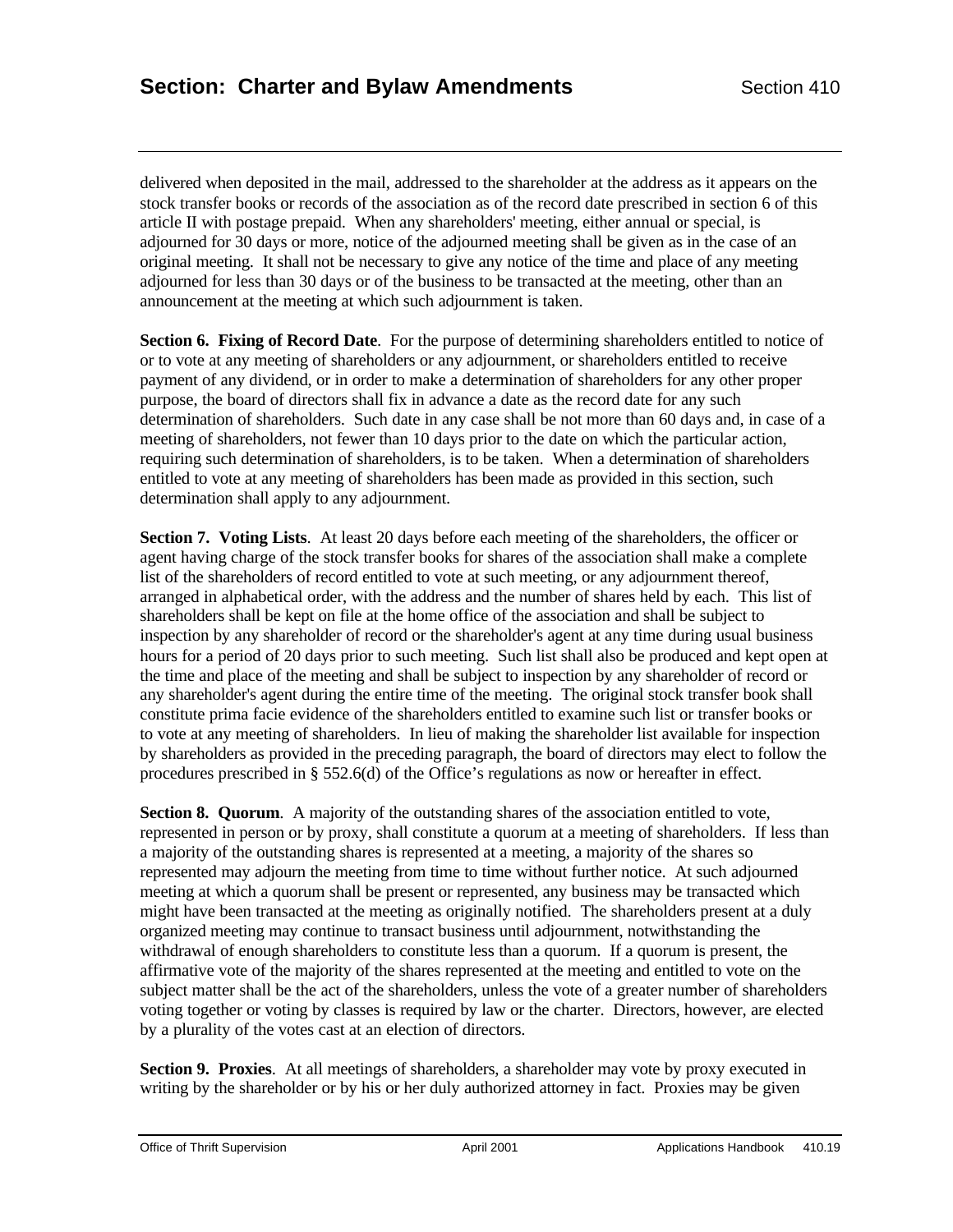telephonically or electronically as long as the holder uses a procedure for verifying the identity of the shareholder. Proxies solicited on behalf of the management shall be voted as directed by the shareholder or, in the absence of such direction, as determined by a majority of the board of directors. No proxy shall be valid more than eleven months from the date of its execution except for a proxy coupled with an interest.

**Section 10. Voting of Shares in the Name of Two or More Persons**. When ownership stands in the name of two or more persons, in the absence of written directions to the association to the contrary, at any meeting of the shareholders of the association any one or more of such shareholders may cast, in person or by proxy, all votes to which such ownership is entitled. In the event an attempt is made to cast conflicting votes, in person or by proxy, by the several persons in whose names shares of stock stand, the vote or votes to which those persons are entitled shall be cast as directed by a majority of those holding such and present in person or by proxy at such meeting, but no votes shall be cast for such stock if a majority cannot agree.

**Section 11. Voting of Shares by Certain Holders**. Shares standing in the name of another corporation may be voted by any officer, agent, or proxy as the bylaws of such corporation may prescribe, or, in the absence of such provision, as the board of directors of such corporation may determine. Shares held by an administrator, executor, guardian, or conservator may be voted by him or her, either in person or by proxy, without a transfer of such shares into his or her name. Shares standing in the name of a trustee may be voted by him or her, either in person or by proxy, but no trustee shall be entitled to vote shares held by him or her without a transfer of such shares into his or her name. Shares held in trust in an IRA or Keogh Account, however, may by voted by the association if no other instructions are received. Shares standing in the name of a receiver may be voted by such receiver, and shares held by or under the control of a receiver may be voted by such receiver without the transfer into his or her name if authority to do so is contained in an appropriate order of the court or other public authority by which such receiver was appointed. A shareholder whose shares are pledged shall be entitled to vote such shares until the shares have been transferred into the name of the pledgee, and thereafter the pledgee shall be entitled to vote the shares so transferred. Neither treasury shares of its own stock held by the association nor shares held by another corporation, if a majority of the shares entitled to vote for the election of directors of such other corporation are held by the association, shall be voted at any meeting or counted in determining the total number of outstanding shares at any given time for purposes of any meeting. [If charter authorizes cumulative voting, the following Section 12 shall apply, otherwise renumber Sections 13 - 16 as Sections 12 - 15.]

**Section 12. Cumulative Voting.** Every shareholder entitled to vote at an election for directors shall have the right to vote, in person or by proxy, the number of shares owned by the shareholder for as many persons as there are directors to be elected and for whose election the shareholder has a right to vote, or to cumulate the votes by giving one candidate as many votes as the number of such directors to be elected multiplied by the number of shares shall equal or by distributing such votes on the same principle among any number of candidates.

**Section 13. Inspectors of Election**. In advance of any meeting of shareholders, the board of directors may appoint any person other than nominees for office as inspectors of election to act at such meeting or any adjournment. The number of inspectors shall be either one or three. Any such appointment shall not be altered at the meeting. If inspectors of election are not so appointed, the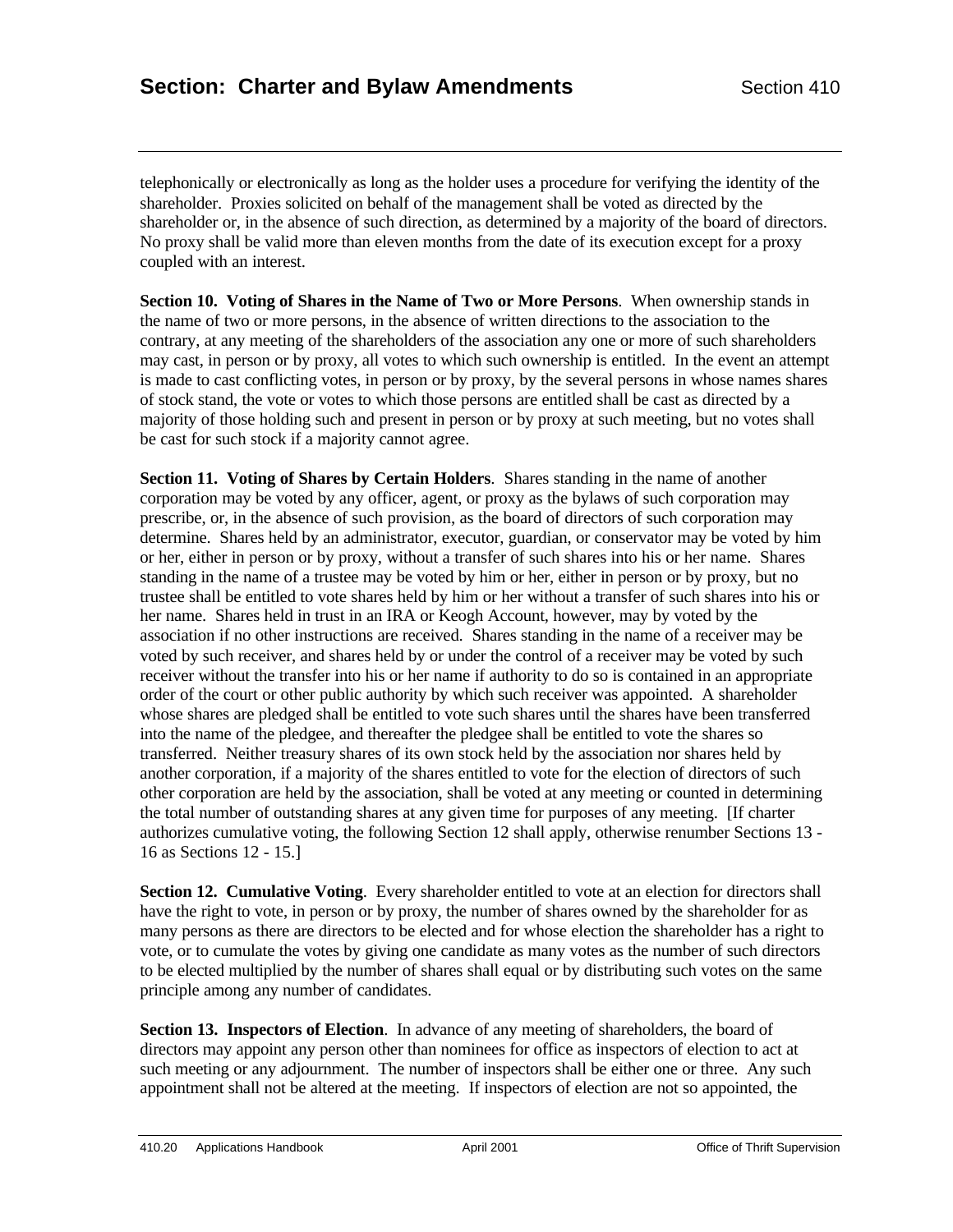chairman of the board or the president may, or on the request of not fewer than 10 percent of the votes represented at the meeting shall, make such appointment at the meeting. If appointed at the meeting, the majority of the votes present shall determine whether one or three inspectors are to be appointed. In case any person appointed as inspector fails to appear or fails or refuses to act, the vacancy may be filled by appointment by the board of directors in advance of the meeting or at the meeting by the chairman of the board or the president. Unless otherwise prescribed by regulations of the Office, the duties of such inspectors shall include: determining the number of shares and the voting power of each share, the shares represented at the meeting, the existence of a quorum, and the authenticity, validity and effect of proxies; receiving votes, ballots, or consents; hearing and determining all challenges and questions in any way arising in connection with the rights to vote; counting and tabulating all votes or consents; determining the result; and such acts as may be proper to conduct the election or vote with fairness to all shareholders.

**Section 14. Nominating Committee**. The board of directors shall act as a nominating committee for selecting the management nominees for election as directors. Except in the case of a nominee substituted as a result of the death or other incapacity of a management nominee, the nominating committee shall deliver written nominations to the secretary at least 20 days prior to the date of the annual meeting. Upon delivery, such nominations shall be posted in a conspicuous place in each office of the association. No nominations for directors except those made by the nominating committee shall be voted upon at the annual meeting unless other nominations by shareholders are made in writing and delivered to the secretary of the association at least five days prior to the date of the annual meeting. Upon delivery, such nominations shall be posted in a conspicuous place in each office of the association. Ballots bearing the names of all persons nominated by the nominating committee and by shareholders shall be provided for use at the annual meeting. However, if the nominating committee shall fail or refuse to act at least 20 days prior to the annual meeting, nominations for directors may be made at the annual meeting by any shareholder entitled to vote and shall be voted upon.

**Section 15. New Business**. Any new business to be taken up at the annual meeting shall be stated in writing and filed with the secretary of the association at least five days before the date of the annual meeting, and all business so stated, proposed, and filed shall be considered at the annual meeting; but no other proposal shall be acted upon at the annual meeting. Any shareholder may make any other proposal at the annual meeting and the same may be discussed and considered, but unless stated in writing and filed with the secretary at least five days before the meeting, such proposal shall be laid over for action at an adjourned, special, or annual meeting of the shareholders taking place 30 days or more thereafter. This provision shall not prevent the consideration and approval or disapproval at the annual meeting of reports of officers, directors, and committees; but in connection with such reports, no new business shall be acted upon at such annual meeting unless stated and filed as herein provided.

**Section 16. Informal Action by Shareholders**. Any action required to be taken at a meeting of the shareholders, or any other action which may be taken at a meeting of shareholders, may be taken without a meeting if consent in writing, setting forth the action so taken, shall be given by all of the shareholders entitled to vote with respect to the subject matter.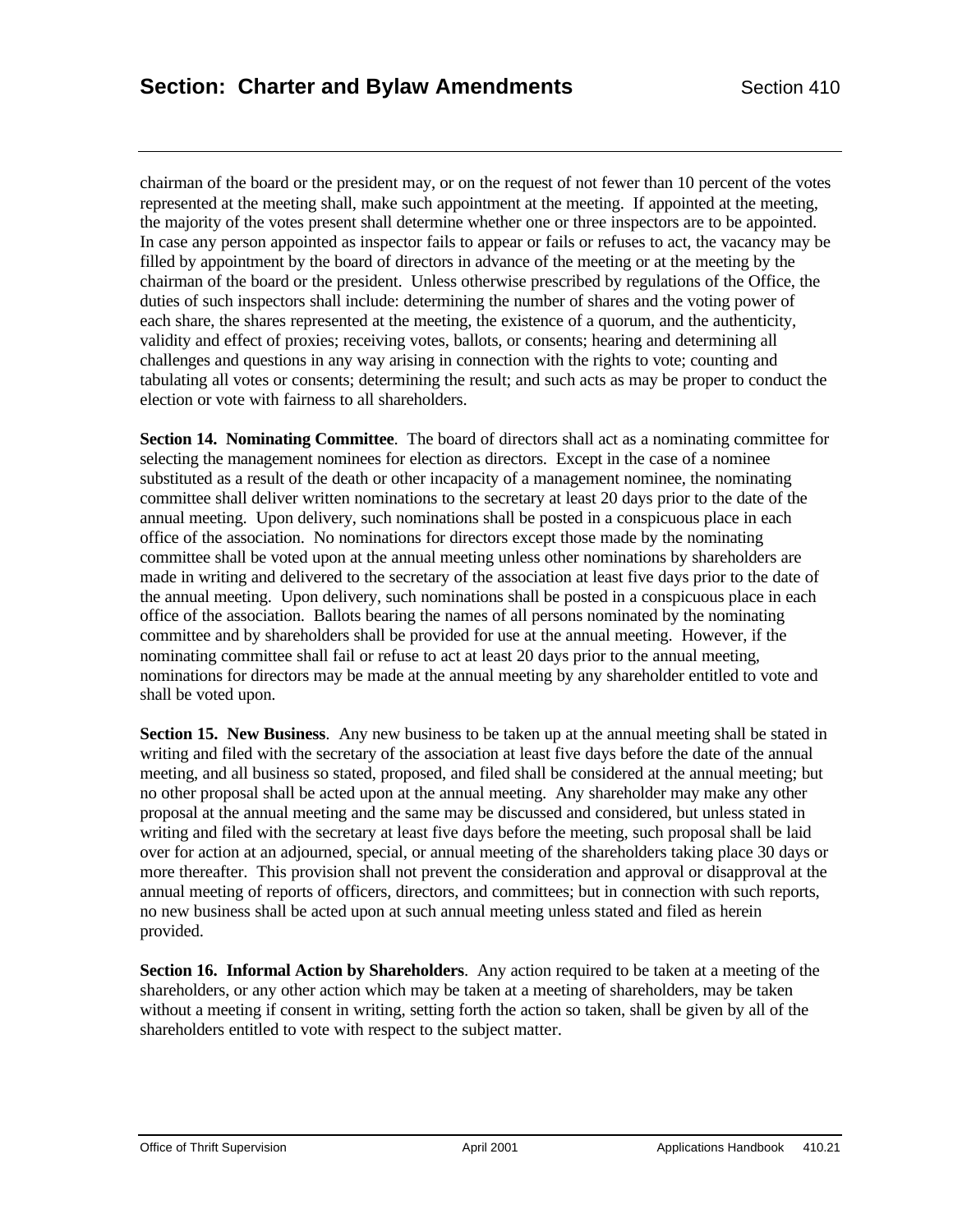# **Article III - Board of Directors**

**Section 1. General Powers**. The business and affairs of the association shall be under the direction of its board of directors. The board of directors shall annually elect a chairman of the board and a president from among its members and shall designate, when present, either the chairman of the board or the president to preside at its meetings.

**Section 2. Number and Term**. The board of directors shall consist of <u>section</u> [not fewer than five nor more than fifteen] members, and shall be divided into three classes as nearly equal in number as possible. The members of each class shall be elected for a term of three years and until their successors are elected and qualified. One class shall be elected by ballot annually.

**Section 3. Regular Meetings**. A regular meeting of the board of directors shall be held without other notice than this bylaw following the annual meeting of shareholders. The board of directors may provide, by resolution, the time and place, for the holding of additional regular meetings without other notice than such resolution. Directors may participate in a meeting by means of a conference telephone or similar communications device through which all persons participating can hear each other at the same time. Participation by such means shall constitute presence in person for all purposes.

**Section 4. Qualification.** Each director shall at all times be the beneficial owner of not less than 100 shares of capital stock of the association unless the association is a wholly owned subsidiary of a holding company.

**Section 5. Special Meetings**. Special meetings of the board of directors may be called by or at the request of the chairman of the board, the president, or one-third of the directors. The persons authorized to call special meetings of the board of directors may fix any place, within the association's normal lending territory, as the place for holding any special meeting of the board of directors called by such persons. Members of the board of directors may participate in special meetings by means of conference telephone or similar communications equipment by which all persons participating in the meeting can hear each other. Such participation shall constitute presence in person for all purposes.

**Section 6. Notice**. Written notice of any special meeting shall be given to each director at least 24 hours prior thereto when delivered personally or by telegram or at least five days prior thereto when delivered by mail at the address at which the director is most likely to be reached. Such notice shall be deemed to be delivered when deposited in the mail so addressed, with postage prepaid if mailed, when delivered to the telegraph company if sent by telegram, or when the association receives notice of delivery if electronically transmitted. Any director may waive notice of any meeting by a writing filed with the secretary. The attendance of a director at a meeting shall constitute a waiver of notice of such meeting, except where a director attends a meeting for the express purpose of objecting to the transaction of any business because the meeting is not lawfully called or convened. Neither the business to be transacted at, nor the purpose of, any meeting of the board of directors need be specified in the notice of waiver of notice of such meeting.

Section 7. Quorum. A majority of the number of directors fixed by section 2 of this article III shall constitute a quorum for the transaction of business at any meeting of the board of directors; but if less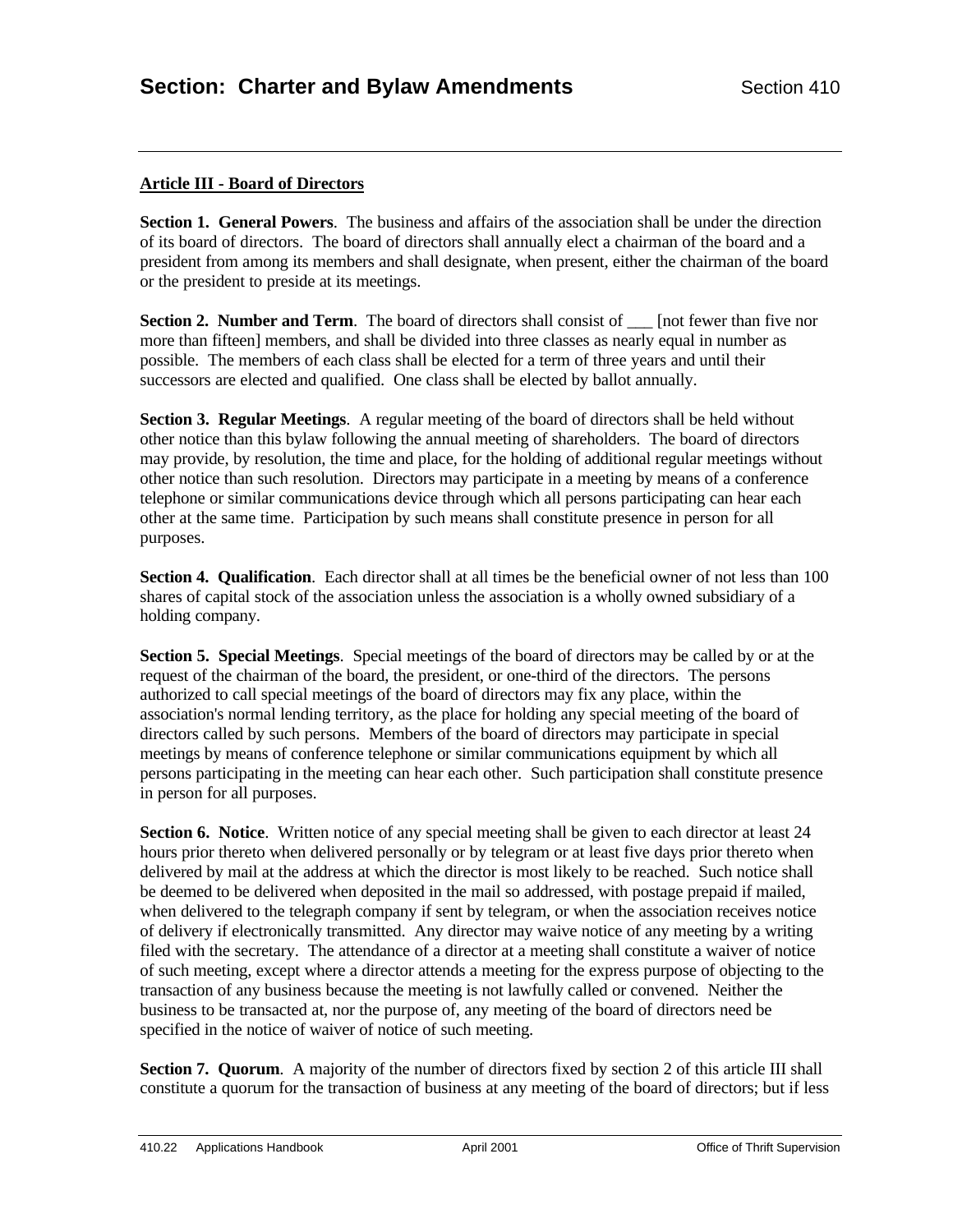than such majority is present at a meeting, a majority of the directors present may adjourn the meeting from time to time. Notice of any adjourned meeting shall be given in the same manner as prescribed by section 5 of this article III.

**Section 8. Manner of Acting.** The act of the majority of the directors present at a meeting at which a quorum is present shall be the act of the board of directors, unless a greater number is prescribed by regulation of the Office or by these bylaws.

**Section 9. Action Without a Meeting**. Any action required or permitted to be taken by the board of directors at a meeting may be taken without a meeting if a consent in writing, setting forth the action so taken, shall be signed by all of the directors.

**Section 10. Resignation**. Any director may resign at any time by sending a written notice of such resignation to the home office of the association addressed to the chairman of the board or the president. Unless otherwise specified, such resignation shall take effect upon receipt by the chairman of the board or the president. More than three consecutive absences from regular meetings of the board of directors, unless excused by resolution of the board of directors, shall automatically constitute a resignation, effective when such resignation is accepted by the board of directors.

**Section 11. Vacancies.** Any vacancy occurring on the board of directors may be filled by the affirmative vote of a majority of the remaining directors although less than a quorum of the board of directors. A director elected to fill a vacancy shall be elected to serve only until the next election of directors by the shareholders. Any directorship to be filled by reason of an increase in the number of directors may be filled by election by the board of directors for a term of office continuing only until the next election of directors by the shareholders.

**Section 12. Compensation**. Directors, as such, may receive a stated salary for their services. By resolution of the board of directors, a reasonable fixed sum, and reasonable expenses of attendance, if any, may be allowed for attendance at each regular or special meeting of the board of directors. Members of either standing or special committees may be allowed such compensation for attendance at committee meetings as the board of directors may determine.

**Section 13. Presumption of Assent**. A director of the association who is present at a meeting of the board of directors at which action on any association matter is taken shall be presumed to have assented to the action taken unless his or her dissent or abstention shall be entered in the minutes of the meeting or unless he or she shall file a written dissent to such action with the person acting as the secretary of the meeting before the adjournment thereof or shall forward such dissent by registered mail to the secretary of the association within five days after the date a copy of the minutes of the meeting is received. Such right to dissent shall not apply to a director who voted in favor of such action.

**Section 14. Removal of Directors**. At a meeting of shareholders called expressly for that purpose, any director may be removed only for cause by a vote of the holders of a majority of the shares then entitled to vote at an election of directors. If less than the entire board is to be removed, no one of the directors may be removed if the votes cast against the removal would be sufficient to elect a director if then cumulatively voted at an election of the class of directors of which such director is a part. [If cumulative voting has been deleted, the preceding sentence should be deleted.] Whenever the holders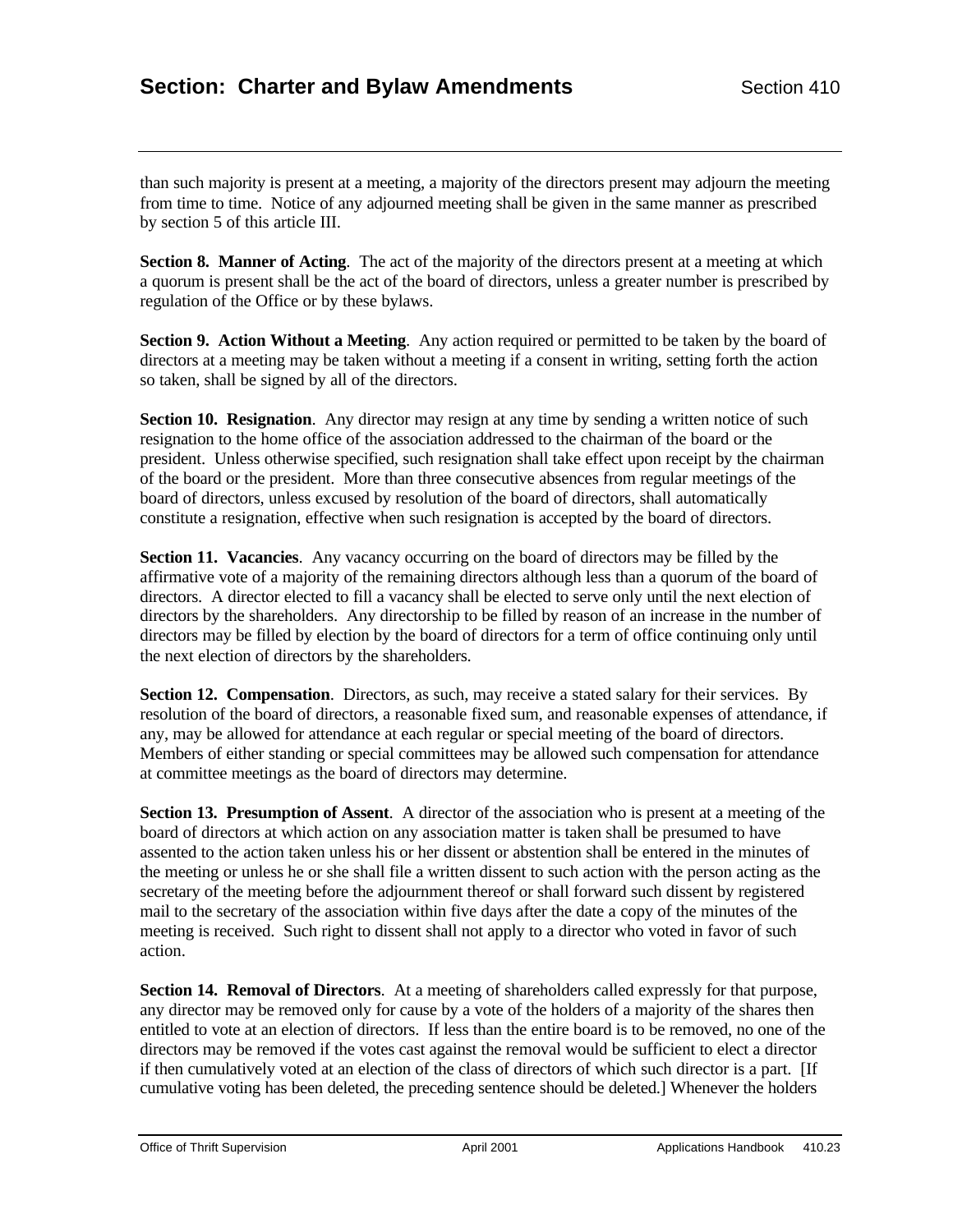of the shares of any class are entitled to elect one or more directors by the provisions of the charter or supplemental sections thereto, the provisions of this section shall apply, in respect to the removal of a director or directors so elected, to the vote of the holders of the outstanding shares of that class and not to the vote of the outstanding shares as a whole.

## **Article IV - Executive and Other Committees**

**Section 1. Appointment**. The board of directors, by resolution adopted by a majority of the full board, may designate the chief executive officer and two or more of the other directors to constitute an executive committee. The designation of any committee pursuant to this Article IV and the delegation of authority shall not operate to relieve the board of directors, or any director, of any responsibility imposed by law or regulation.

**Section 2. Authority**. The executive committee, when the board of directors is not in session, shall have and may exercise all of the authority of the board of directors except to the extent, if any, that such authority shall be limited by the resolution appointing the executive committee; and except also that the executive committee shall not have the authority of the board of directors with reference to: the declaration of dividends; the amendment of the charter or bylaws of the association, or recommending to the shareholders a plan of merger, consolidation, or conversion; the sale, lease, or other disposition of all or substantially all of the property and assets of the association otherwise than in the usual and regular course of its business; a voluntary dissolution of the association; a revocation of any of the foregoing; or the approval of a transaction in which any member of the executive committee, directly or indirectly, has any material beneficial interest.

**Section 3. Tenure**. Subject to the provisions of section 8 of this article IV, each member of the executive committee shall hold office until the next regular annual meeting of the board of directors following his or her designation and until a successor is designated as a member of the executive committee.

**Section 4. Meetings**. Regular meetings of the executive committee may be held without notice at such times and places as the executive committee may fix from time to time by resolution. Special meetings of the executive committee may be called by any member thereof upon not less than one day's notice stating the place, date, and hour of the meeting, which notice may be written or oral. Any member of the executive committee may waive notice of any meeting and no notice of any meeting need be given to any member thereof who attends in person. The notice of a meeting of the executive committee need not state the business proposed to be transacted at the meeting.

**Section 5. Quorum.** A majority of the members of the executive committee shall constitute a quorum for the transaction of business at any meeting thereof, and action of the executive committee must be authorized by the affirmative vote of a majority of the members present at a meeting at which a quorum is present.

**Section 6. Action Without a Meeting**. Any action required or permitted to be taken by the executive committee at a meeting may be taken without a meeting if a consent in writing, setting forth the action so taken, shall be signed by all of the members of the executive committee.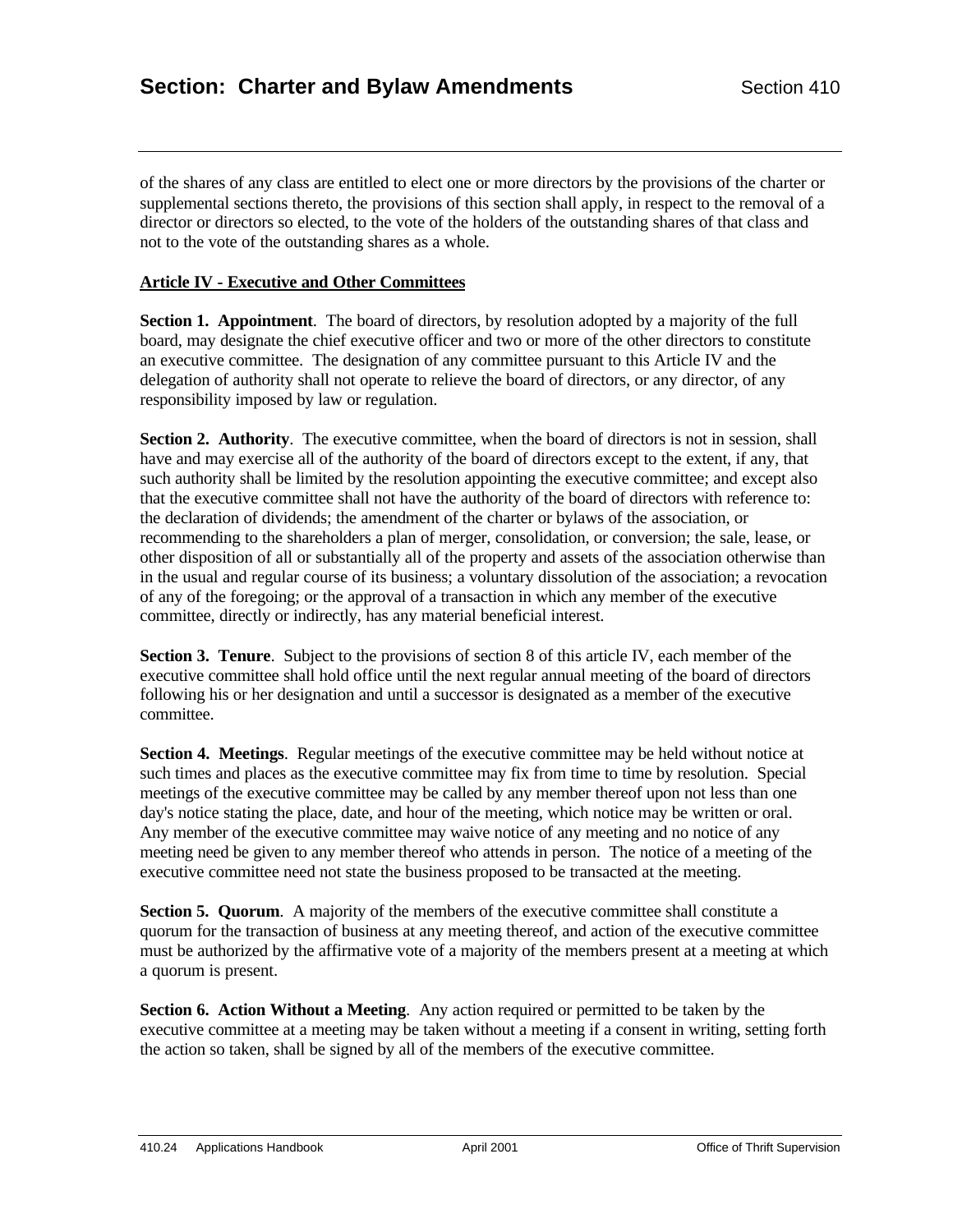**Section 7. Vacancies.** Any vacancy in the executive committee may be filled by a resolution adopted by a majority of the full board of directors.

**Section 8. Resignations and Removal.** Any member of the executive committee may be removed at any time with or without cause by resolution adopted by a majority of the full board of directors. Any member of the executive committee may resign from the executive committee at any time by giving written notice to the president or secretary of the association. Unless otherwise specified, such resignation shall take effect upon its receipt; the acceptance of such resignation shall not be necessary to make it effective. No notice of any meeting need be given to any member thereof who attends in person. The notice of a meeting of the executive committee need not state the business proposed to be transacted at the meeting.

**Section 9. Procedure**. The executive committee shall elect a presiding officer from its members and may fix its own rules of procedure, which shall not be inconsistent with these bylaws. It shall keep regular minutes of its proceedings and report the same to the board of directors for its information at the meeting held next after the proceedings shall have occurred.

**Section 10. Other Committees.** The board of directors may by resolution establish an audit, loan, or other committee composed of directors as they may determine to be necessary or appropriate for the conduct of the business of the association and may prescribe the duties, constitution, and procedures thereof.

### **Article V - Officers**

**Section 1. Positions**. The officers of the association shall be a president, one or more vice presidents, a secretary, and a treasurer or comptroller, each of whom shall be elected by the board of directors. The board of directors may also designate the chairman of the board as an officer. The offices of the secretary and treasurer or comptroller may be held by the same person and a vice president may also be either the secretary or the treasurer or comptroller. The board of directors may designate one or more vice presidents as executive vice president or senior vice president. The board of directors may also elect or authorize the appointment of such other officers as the business of the association may require. The officers shall have such authority and perform such duties as the board of directors may from time to time authorize or determine. In the absence of action by the board of directors, the officers shall have such powers and duties as generally pertain to their respective offices.

**Section 2. Election and Term of Office**. The officers of the association shall be elected annually at the first meeting of the board of directors held after each annual meeting of the shareholders. If the election of officers is not held at such meeting, such election shall be held as soon thereafter as possible. Each officer shall hold office until a successor has been duly elected and qualified or until the officer's death, resignation, or removal in the manner hereinafter provided. Election or appointment of an officer, employee, or agent shall not of itself create contractual rights. The board of directors may authorize the association to enter into an employment contract with any officer in accordance with regulations of the Office; but no such contract shall impair the right of the board of directors to remove any officer at any time in accordance with section 3 of this article V.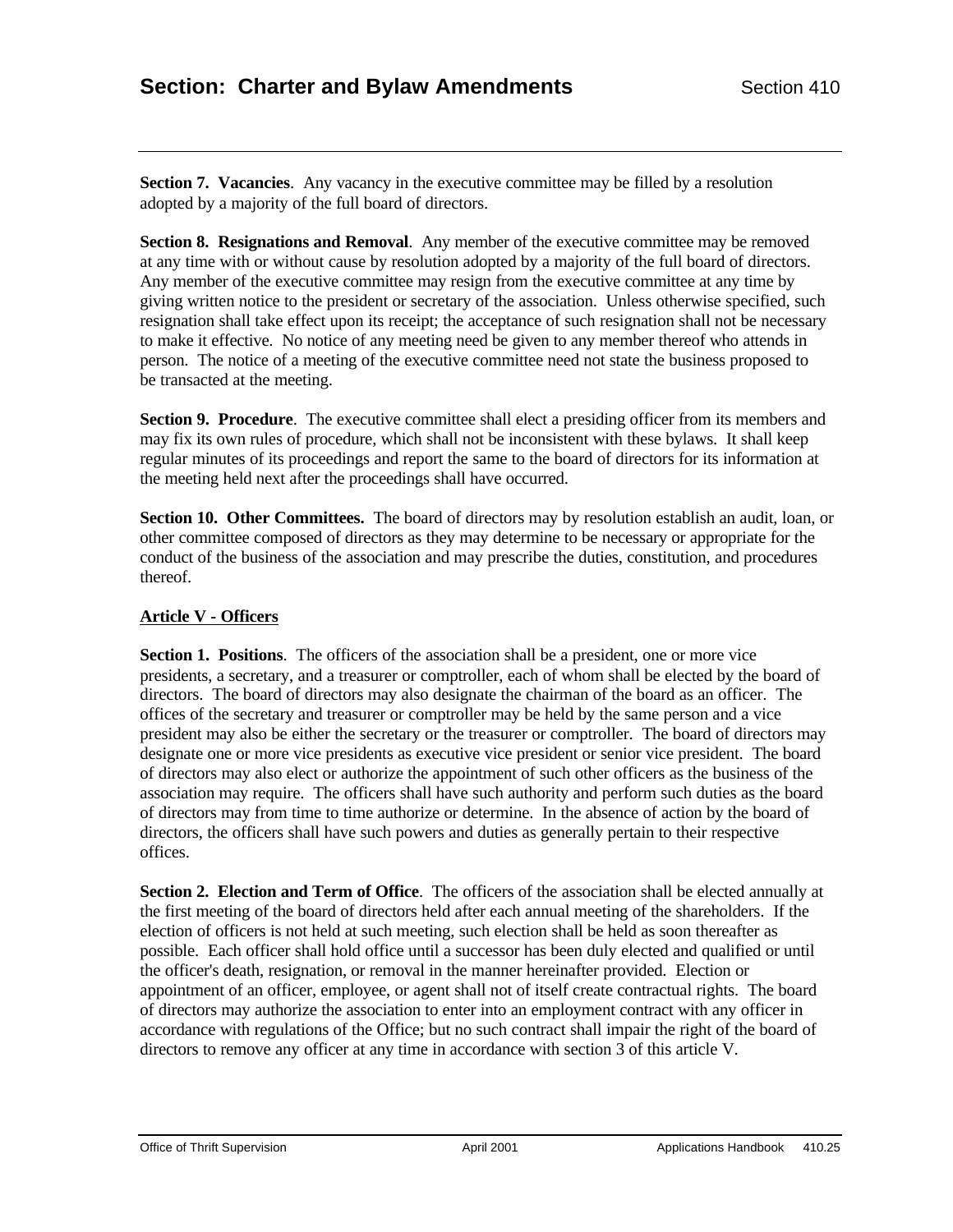**Section 3. Removal.** Any officer may be removed by the board of directors whenever in its judgment the best interests of the association will be served thereby, but such removal, other than for cause, shall be without prejudice to the contractual rights, if any, of the person so removed.

**Section 4. Vacancies.** A vacancy in any office because of death, resignation, removal, disqualification, or otherwise may be filled by the board of directors for the unexpired portion of the term.

**Section 5. Remuneration**. The remuneration of the officers shall be fixed from time to time by the board of directors.

#### **Article VI - Contracts, Loans, Checks, and Deposits**

**Section 1. Contracts**. To the extent permitted by regulations of the Office, and except as otherwise prescribed by these bylaws with respect to certificates for shares, the board of directors may authorize any officer, employee, or agent of the association to enter into any contract or execute and deliver any instrument in the name of and on behalf of the association. Such authority may be general or confined to specific instances.

**Section 2. Loans**. No loans shall be contracted on behalf of the association and no evidence of indebtedness shall be issued in its name unless authorized by the board of directors. Such authority may be general or confined to specific instances.

**Section 3. Checks; Drafts. etc.** All checks, drafts, or other orders for the payment of money, notes, or other evidences of indebtedness issued in the name of the association shall be signed by one or more officers, employees or agents of the association in such manner as shall from time to time be determined by the board of directors.

**Section 4. Deposits.** All funds of the association not otherwise employed shall be deposited from time to time to the credit of the association in any duly authorized depositories as the board of directors may select.

## **Article VII - Certificates for Shares and Their Transfer**

**Section 1. Certificates for Shares**. Certificates representing shares of capital stock of the association shall be in such form as shall be determined by the board of directors and approved by the Office. Such certificates shall be signed by the chief executive officer or by any other officer of the association authorized by the board of directors, attested by the secretary or an assistant secretary, and sealed with the corporate seal or a facsimile thereof. The signatures of such officers upon a certificate may be facsimiles if the certificate is manually signed on behalf of a transfer agent or a registrar other than the association itself or one of its employees. Each certificate for shares of capital stock shall be consecutively numbered or otherwise identified. The name and address of the person to whom the shares are issued, with the number of shares and date of issue, shall be entered on the stock transfer books of the association. All certificates surrendered to the association for transfer shall be canceled and no new certificate shall be issued until the former certificate for a like number of shares has been surrendered and canceled, except that in the case of a lost or destroyed certificate, a new certificate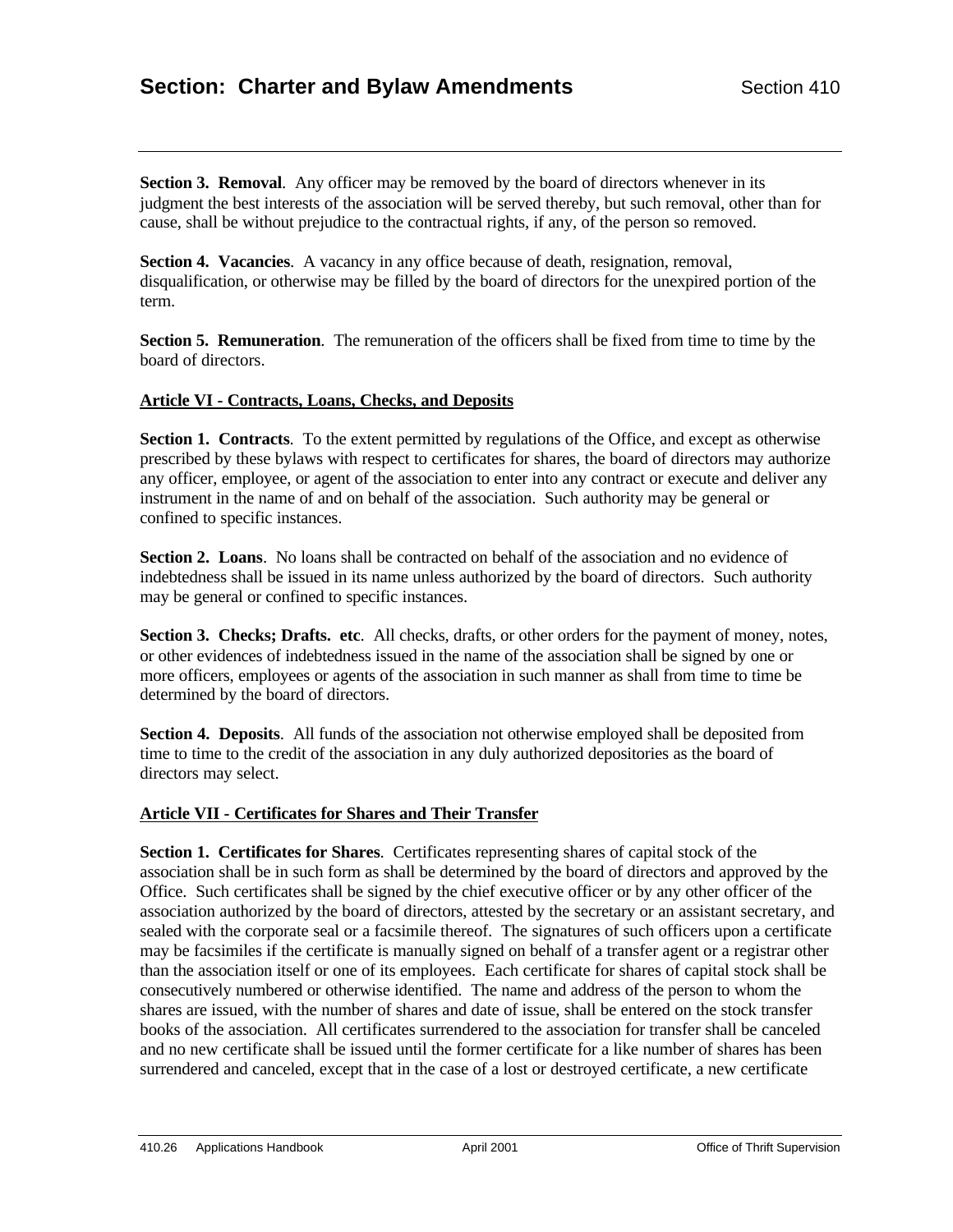may be issued upon such terms and indemnity to the association as the board of directors may prescribe.

**Section 2. Transfer of Shares**. Transfer of shares of capital stock of the association shall be made only on its stock transfer books. Authority for such transfer shall be given only by the holder of record or by his or her legal representative, who shall furnish proper evidence of such authority, or by his or her attorney authorized by a duly executed power of attorney and filed with the association. Such transfer shall be made only on surrender for cancellation of the certificate for such shares. The person in whose name shares of capital stock stand on the books of the association shall be deemed by the association to be the owner for all purposes.

#### **Article VIII--Fiscal Year**

The fiscal year of the association shall end on the \_\_\_\_\_\_\_\_\_\_\_\_\_\_\_\_\_\_of \_\_\_\_\_\_\_\_\_\_\_\_\_\_of each year. The appointment of accountants shall be subject to annual ratification by the shareholders.

#### **Article IX - Dividends**

Subject to the terms of the association's charter and the regulations and orders of the Office. The board of directors may, from time to time, declare, and the association may pay, dividends on its outstanding shares of capital stock.

### **Article X - Corporate Seal**

The board of directors shall provide an association seal, which shall be two concentric circles between which shall be the name of the association. The year of incorporation or an emblem may appear in the center.

#### **Article XI - Amendments**

These bylaws may be amended in a manner consistent with regulations of the Office and shall be effective after: (i) approval of the amendment by a majority vote of the authorized board of directors, or by a majority vote of the votes cast by the shareholders of the association at any legal meeting, and (ii) receipt of any applicable regulatory approval. When an association fails to meet its quorum requirements, solely due to vacancies on the board, then the affirmative vote of a majority of the sitting board will be required to amend the bylaws.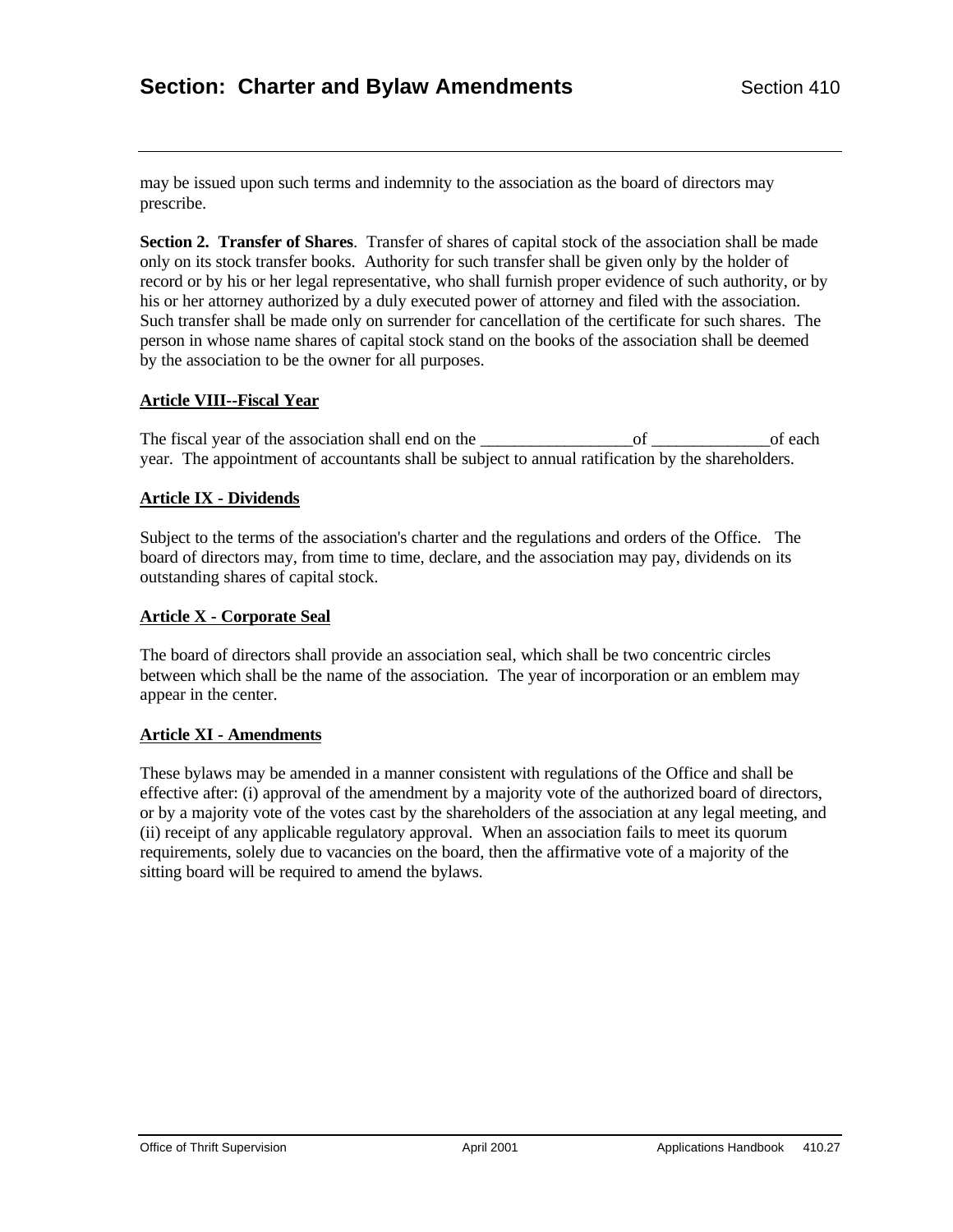**Exhibit – Model Bylaws – Mutual OTS Form 1577**

# **OFFICE OF THRIFT SUPERVISION Model Bylaws for Mutual Savings Associations**

The bylaws for a Federal mutual savings bank may substitute the term "savings bank" for "association." The term "trustees" may be substituted for the term "directors."

- 1. **Annual meeting of members**. The annual meeting of the members of the association for the election of directors and for the transaction of any other business of the association shall be held, as designated by the board of directors, at a location within the state that constitutes the principal place of business of the association, or at any other convenient place the board of directors may designate, at (insert date and time within 150 days after the end of the association's fiscal year, if not a legal holiday, or if a legal holiday then on the next succeeding day not a legal holiday). At each annual meeting, the officers shall make a full report of the financial condition of the association and of its progress for the preceding year and shall outline a program for the succeeding year.
- 2. **Special meetings of members**. Special meetings of the members of the association may be called at any time by the president or the board of directors and shall be called by the president, a vice president, or the secretary upon the written request of members of record, holding in the aggregate at least one-tenth of the voting capital of the association. Such written request shall state the purpose of the meeting and shall be delivered at the principal place of business of the association addressed to the president. For purposes of this section, "voting capital" means FDIC-insured deposits as of the voting record date. Annual and special meetings shall be conducted in accordance with the most current edition of Robert's Rules of Order or any other set of written procedures agreed to by the board of directors.
- 3. **Notice of meeting of members**. Notice of each meeting shall be either published once a week for the two successive calendar weeks (in each instance on any day of the week) immediately prior to the week in which such meeting shall convene, in a newspaper printed in the English language and of general circulation in the city or county in which the principal place of business of the association is located, or mailed postage prepaid at least (insert number no less than 15) days and not more than (insert number not more than 45) days prior to the date on which such meeting shall convene, to each of its members of record at the last address appearing on the books of the association. Such notice shall state the name of the association, the place of the meeting, the date and time when it shall convene, and the matters to be considered. A similar notice shall be posted in a conspicuous place in each of the offices of the association during the 14 days immediately preceding the date on which such meeting shall convene. If any member, in person or by authorized attorney, shall waive in writing notice of any meeting of members, notice thereof need not be given to such member. When any meeting is adjourned for 30 days or more, notice of the adjournment and reconvening of the meeting shall be given as in the case of the original meeting.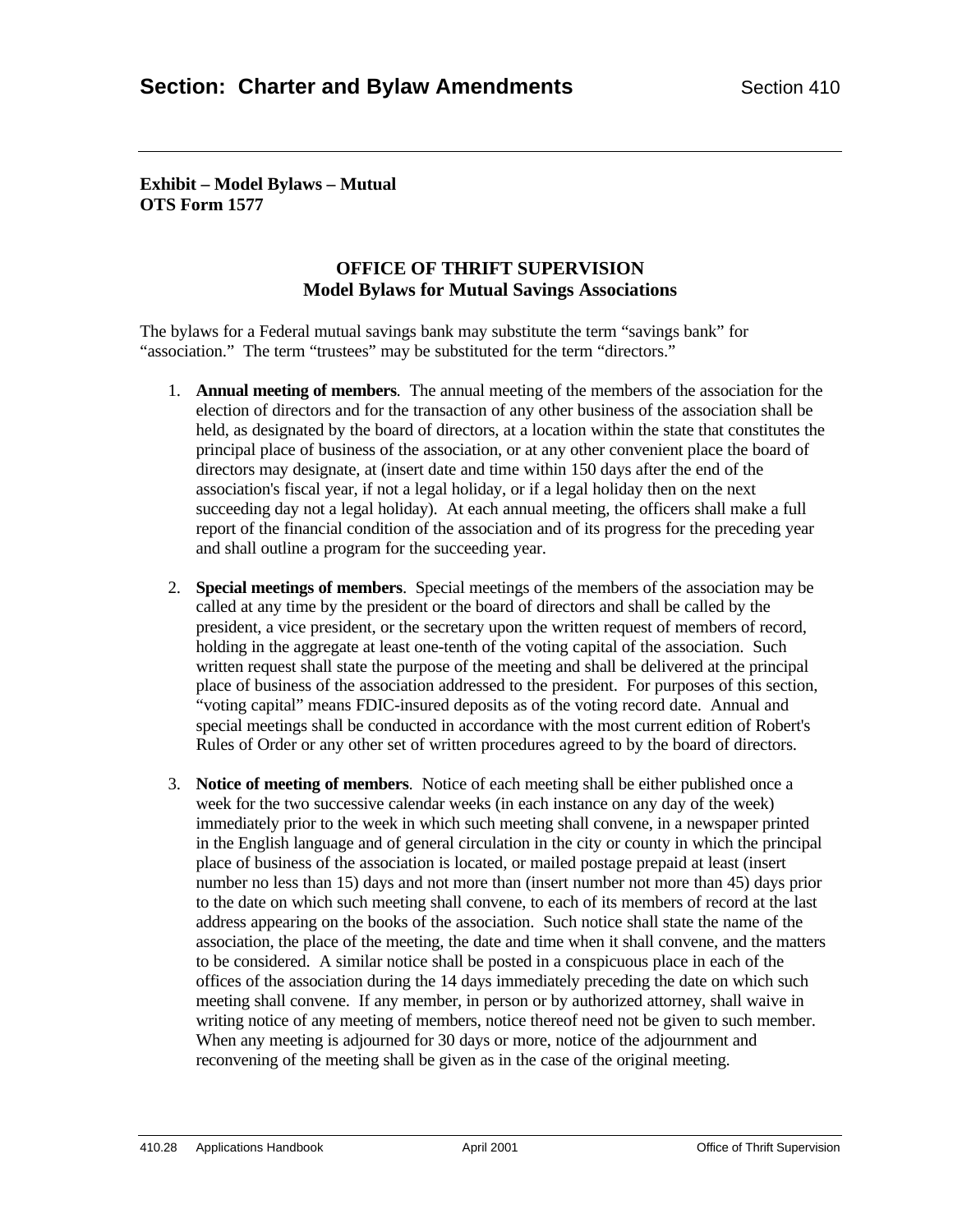- 4. **Fixing of record date**. For the purpose of determining members entitled to notice of or to vote at any meeting of members or any adjournment thereof, or in order to make a determination of members for any other proper purpose, the board of directors shall fix in advance a record date for any such determination of members. Such date shall be not more than 60 days nor fewer than 10 days prior to the date on which the action, requiring such determination of members, is to be taken. The member entitled to participate in any such action shall be the member of record on the books of the association on such record date. The number of votes which each member shall be entitled to cast at any meeting of the members shall be determined from the books of the association as of such record date. Any member of such record date who ceases to be a member prior to such meeting shall not be entitled to vote at that meeting. The same determination shall apply to any adjourned meeting.
- 5. **Member quorum**. Any number of members present and voting, represented in person or by proxy, at a regular or special meeting of the members shall constitute a quorum. A majority of all votes cast at any meeting of the members shall determine any question, unless otherwise required by regulation. Directors, however, are elected by a plurality of the votes cast at an election of directors. At any adjourned meeting any business may be transacted which might have been transacted at the meeting as originally called. Members present at a duly constituted meeting may continue to transact business until adjournment.
- 6. **Voting by proxy**. Voting at any annual or special meeting of the members may be by proxy pursuant to the rules and regulations of the Office, provided, that no proxies shall be voted at any meeting unless such proxies shall have been placed on file with the secretary of the association, for verification, prior to the convening of such meeting. Proxies may be given telephonically or electronically as long as the holder uses a procedure for verifying the identity of the member. All proxies with a term greater than eleven months or solicited at the expense of the association must run to the board of directors as a whole, or to a committee appointed by a majority of such board. Accounts held by an administrator, executor, guardian, conservator or receiver may be voted in person or by proxy by such person. Accounts held by a trustee may be voted by such trustee either in person or by proxy, in accordance with the terms of the trust agreement, but no trustee shall be entitled to vote accounts without a transfer or such accounts into the trustee name. Accounts held in trust in an IRA or Keogh Account, however, may be voted by the association if no other instructions are received. Joint accounts shall be entitled to no more than 1000 votes, and any owner may cast all the votes unless the association has otherwise been notified in writing.
- 7. **Communication between members**. Communication between members shall be subject to any applicable rules or regulations of the Office. No member, however, shall have the right to inspect or copy any portion of any books or records of a Federal mutual association containing: (i) a list of depositors in or borrowers from such association; (ii) their addresses; (iii) individual deposit or loan balances or records; or (iv) any data from which such information could reasonably be constructed.
- 8. **Number of directors, membership**. The number of directors shall be \_\_\_\_[not fewer than five nor more than fifteen], except where authorized by the Office. Each director shall be a member of the association. Directors shall be elected for periods of one to three years and until their successors are elected and qualified, but if a staggered board is chosen, provision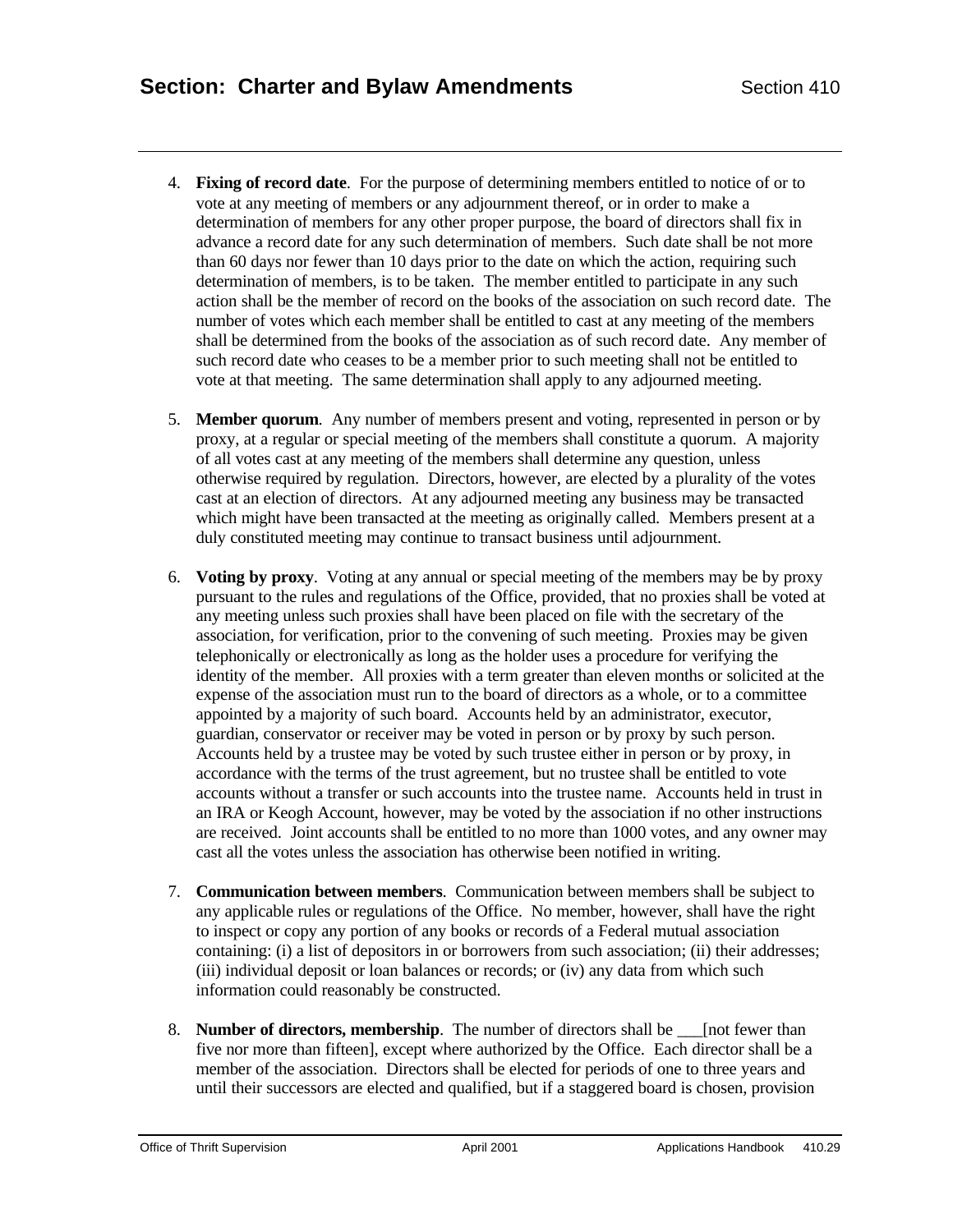shall be made for the election of approximately one-third or one-half of the board each year, as appropriate [State-chartered savings banks converting to Federal savings associations may include alternative provisions for the election and term of office of directors so long as such provisions are authorized by the Office.]

- 9. **Meetings of the board**. The board of directors shall meet regularly without notice at the principal place of business of the association at least once each month at an hour and date fixed by resolution of the board, provided that the place of meeting may be changed by the directors. Special meetings of the board may be held at any place specified in a notice of such meeting and shall be called by the secretary upon the written request of the chairman or of three directors. All special meetings shall be held upon at least 24 hours written notice to each director unless notice is waived in writing before or after such meeting. Such notice shall state the place, date, time, and purposes of such meeting. A majority of the authorized directors shall constitute a quorum for the transaction of business. The act of a majority of the directors present at any meeting at which there is a quorum shall be the act of the board. Action may be taken without a meeting if unanimous written consent is obtained for such action. The board may also permit telephonic participation at meetings. The meetings shall be under the direction of a chairman, appointed annually by the board, or in the absence of the chairman, the meetings shall be under the direction of the president.
- 10. **Officers, employees, and agents**. Annually at the meeting of the board of directors of the association following the annual meeting of the members of the association, the board shall elect a president, one or more vice presidents, a secretary, and a treasurer or comptroller: Provided, that the offices of president and secretary may not be held by the same person and a vice president may also be the treasurer or comptroller. The board may appoint such additional officers, employees, and agents as it may from time to time determine. The term of office of all officers shall be one year or until their respective successors are elected and qualified. Any officer may be removed at any time by the board with or without cause, but such removal, other than for cause, shall be without prejudice to the contractual rights, if any, of the person so removed. In the absence of designation from time to time of powers and duties by the board, the officers shall have such powers and duties as generally pertain to their respective offices. Any indemnification by the association of the association's personnel is subject to any applicable rules or regulations of the Office.
- 11. **Vacancies, resignation or removal of directors**. Members of the association shall elect directors by ballot: Provided, that in the event of a vacancy on the board between meetings of members, the board of directors may, by their affirmative vote, fill such vacancy, even if the remaining directors constitute less than a quorum. A director elected to fill a vacancy shall be elected to serve only until the next election of directors by the members. Any director may resign at any time by sending a written notice of such resignation to the association delivered to the secretary. Unless otherwise specified therein such resignation shall take effect upon receipt by the secretary. More than three consecutive absences from regular meetings of the board, unless excused by resolution of the board, shall automatically constitute a resignation, effective when such resignation is accepted by the board. At a meeting of members called expressly for that purpose, directors or the entire board may be removed, only with cause, by a vote of the holders of a majority of the shares then entitled to vote at an election of directors.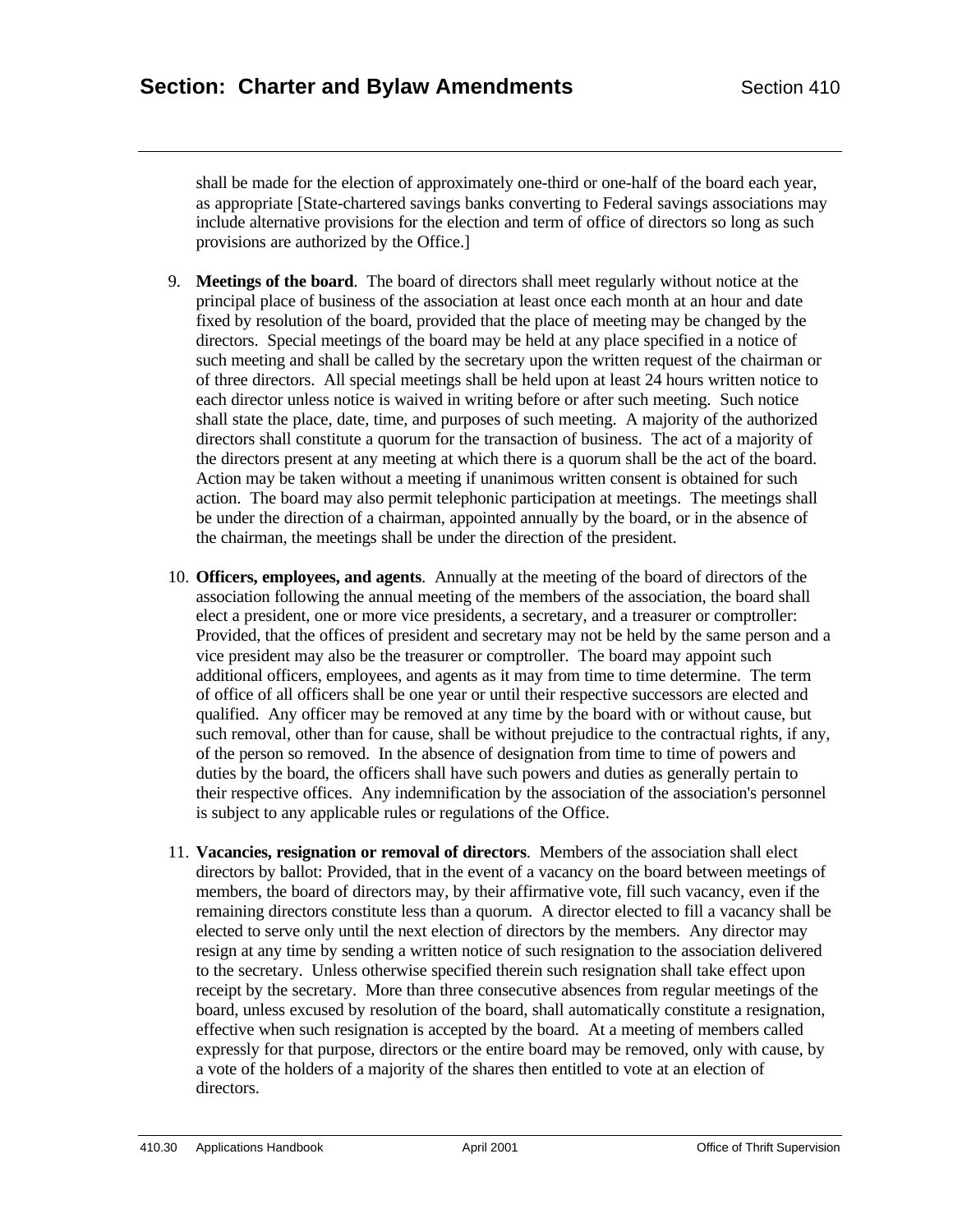- 12. **Powers of the board**. The board of directors shall have the power: (a) By resolution, to appoint from among its members and remove an executive committee, which committee shall have and may exercise the powers of the board between the meetings of the board, but no such committee shall have the authority of the board to amend the charter or bylaws, adopt a plan of merger, consolidation, dissolution, or provide for the disposition of all or substantially all the property and assets of the association. Such committee shall not operate to relieve the board, or any member thereof, of any responsibility imposed by law; (b) To appoint and remove by resolution the members of such other committees as may be deemed necessary and prescribe the duties thereof; (c) To fix the compensation of directors, officers, and employees; and to remove any officer or employee at any time with or without cause; (d) To extend leniency and indulgence to borrowing members who are in distress and generally to compromise and settle any debts and claims; (e) To limit payments on capital which may be accepted; (f) To reject an application for an account or membership; and (g) To exercise any and all of the powers of the association not expressly reserved by the charter to the members.
- 13. **Execution of instruments, generally**. All documents and instruments or writings of any nature shall be signed, executed, verified, acknowledged, and delivered by such officers, agents, or employees of the association or any one of them and in such manner as from time to time may be determined by resolution of the board. All notes, drafts, acceptances, checks, endorsements, and all evidences of indebtedness of the association whatsoever shall be signed by such officer or officers or such agent or agents of the association and in such manner as the board may from time to time determine. Endorsements for deposit to the credit of the association in any of its duly authorized depositories shall be made in such manner as the board may from time to time determine. Proxies to vote with respect to shares or accounts of other associations or stock of other corporations owned by, or standing in the name of, the association may be executed and delivered from time to time on behalf of the association by the president or a vice president and the secretary or an assistant secretary of the association or by any other persons so authorized by the board.
- 14. **Nominating committee**. The chairman, at least 30 days prior to the date of each annual meeting, shall appoint a nominating committee of three persons who are members of the association. Such committee shall make nominations for directors in writing and deliver to the secretary such written nominations at least 15 days prior to the date of the annual meeting, which nominations shall then be posted in a prominent place in the principal place of business for the 15-day period prior to the date of the annual meeting, except in the case of a nominee substituted as a result of death or other incapacity. Provided such committee is appointed and makes such nominations, no nominations for directors except those made by the nominating committee shall be voted upon at the annual meeting unless other nominations by members are made in writing and delivered to the secretary of the association at least 10 days prior to the date of the annual meeting, which nominations shall then be posted in a prominent place in the principal place of business for the 10-day period prior to the date of the annual meeting, except in the case of a nominee substituted as a result of death or other incapacity. Ballots bearing the names of all persons nominated by the nominating committee and by other members prior to the annual meeting shall be provided for use by the members at the annual meeting. If at any time the chairman shall fail to appoint such nominating committee, or the nominating committee shall fail or refuse to act at least 15 days prior to the annual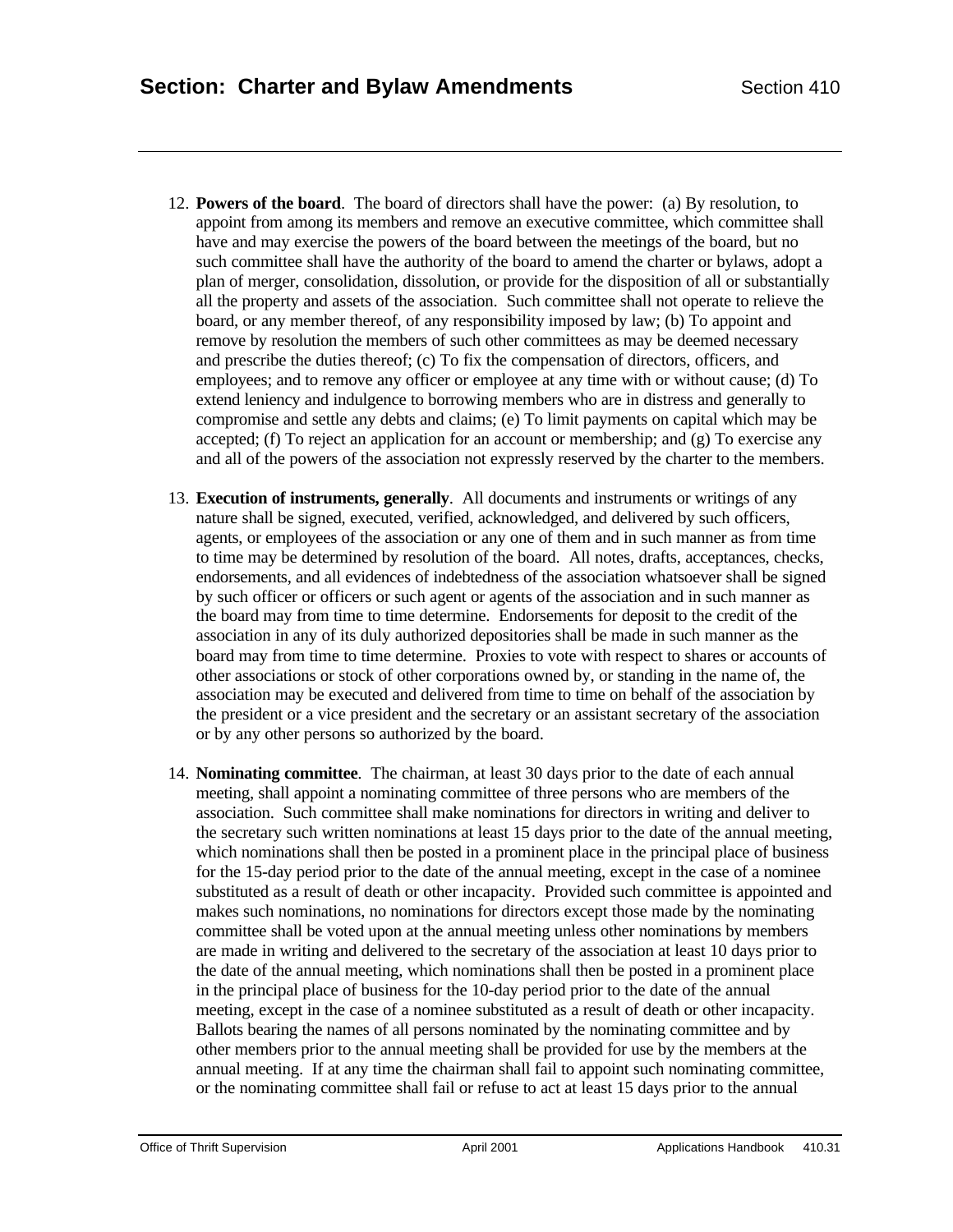meeting, nominations for directors may be made at the annual meeting by any member and shall be voted upon.

- 15. **New business**. Any new business to be taken up at the annual meeting, including any proposal to increase or decrease the number of directors of the association, shall be stated in writing and filed with the secretary of the association at least 30 days before the date of the annual meeting, and all business so stated, proposed, and filed shall be considered at the annual meeting; but no other proposal shall be acted upon at the annual meeting. Any member may make any other proposal at the annual meeting and the same may be discussed and considered; but unless stated in writing and filed with the secretary 30 days before the meeting, such proposal shall be laid over for action at an adjourned, special, or regular meeting of the members taking place at least 30 days thereafter. This provision shall not prevent the consideration and approval or disapproval at the annual meeting of the reports of officers and committees, but in connection with such reports no new business shall be acted upon at such annual meeting unless stated and filed as herein provided.
- 16. **Seal**. The seal shall be two concentric circles between which shall be the name of the association. The year of incorporation, the word "Incorporated" or an emblem may appear in the center.
- 17. **Amendment**. Adoption of any bylaw amendment pursuant to § 544.5 of the Office's regulations, as long as consistent with applicable law, rules and regulations, and which adequately addresses the subject and purpose of the stated by law section, shall be effective after (i) approval of the amendment by a majority vote of the authorized board, or by a vote of the members of the association at a legal meeting; and (ii) receipt of any applicable regulatory approval. When an association fails to meet its quorum requirement solely due to vacancies on the board, the bylaws may be amended by an affirmative vote of a majority of the sitting board.
- 18. **Age limitations**. [Bylaws on age limitations must comply with all Federal laws, such as the Age Discrimination in Employment Act and the Employee Retirement Income Security Act.] (a) Directors. No person \_\_\_ years of age shall be eligible for election, reelection, appointment, or reappointment to the board of the association. No director shall serve as such beyond the annual meeting of the association immediately following the director becoming \_\_\_(fill in age used above), except that a director serving on \_\_\_(fill in bylaw adoption date) may complete the term as director. This age limitation does not apply to an advisory director. (b) Officers. No person \_\_ years of age shall be eligible for election, reelection, appointment, or reappointment as an officer of the association. No officer shall serve beyond the annual meeting of the association immediately following the officer becoming \_(fill in age used above), except that an officer serving on \_\_\_\_(fill in bylaw adoption date) may complete the term. However, an officer shall, at the option of the board, retire at age \_\_\_ if the officer has served in an executive or high policy-making post for at least two years immediately prior to retirement and is immediately entitled to nonforfeitable annual retirement benefits of at least

 $\overline{\phantom{a}}$ .